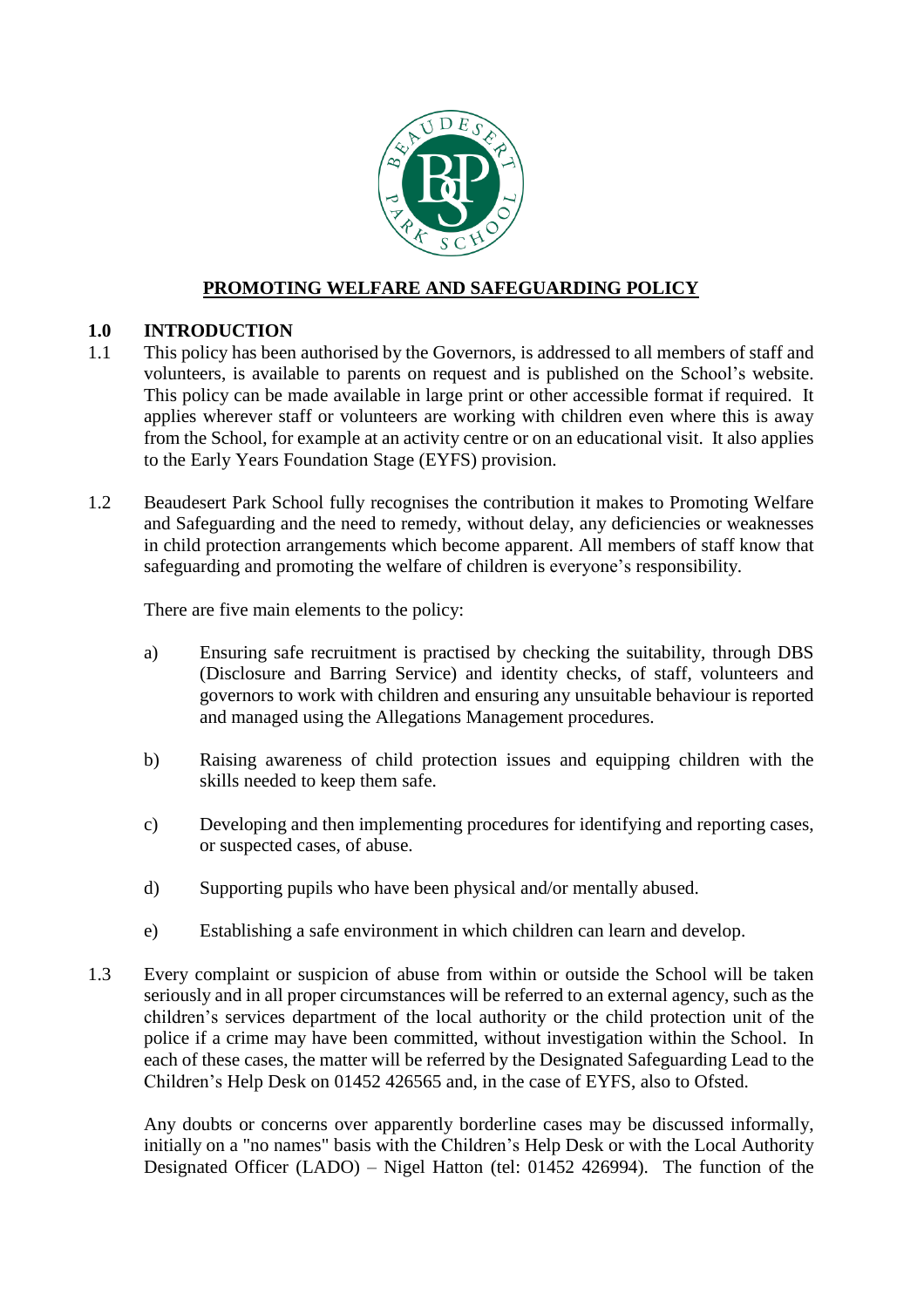LADO is to provide advice and preside over the investigation of any allegation or suspicion of abuse.

1.4 With all schools, including Beaudesert Park School, for the new academic year in September 2021, the government's non-statutory interim guidance on 'safeguarding in schools, colleges and other providers during the coronavirus outbreak', has been withdrawn. Requirements for local interventions in educational settings will continue to be reviewed. In the situation where the School is required to close and learning becomes remote, a COVID addendum will apply and will set out changes to the School's safeguarding policy in light of the Department for Education's (DfE) guidance and should be read in conjunction with this policy.

### **2.0 SAFER RECRUITMENT**

- 2.1 The School has a separate Recruitment and Selection Policy which details the school's recruitment process including details of the required employment checks. As part of this policy, the school will ensure that:
	- a) it practices safer recruitment in checking the suitability of staff, volunteers and governors (including staff employed by another organisation) to work with children and young people in accordance with the guidance given in Keeping Children Safe in Education September 2021, the Education (Independent School Standards) (England) Regulations 2019 and the National Minimum Standards for Boarding Schools 2015.
	- b) a Teaching Regulation Agency (TRA) accredited person (the Headmaster, the Head of Pre-prep or the Finance Director) will sit on every staff interview panel to ensure that Safer Recruitment is followed, the post's job description includes the appropriate responsibility for safeguarding.
	- c) It will never knowingly employ (or take on as a volunteer) in a DBS regulated activity someone who is barred from such activity.
	- d) It will refer to the Disclosure and Barring Service details of anyone who is removed from regulated activity, or who leaves while under investigation for allegedly causing harm or posing a risk of harm.
- 2.2 The School will ensure that where staff from another organisation are working with our children, we have received assurances that appropriate child protection checks and procedures apply to those staff.
- 2.3 The school will follow an induction process for all new staff and volunteers that includes aspects of their responsibility for safeguarding. New staff will be provided with a Guidance for Safer Working Practice for Adults who work with Children and Young People in Education Settings to ensure that they are made aware of expectations both within and outside of the school. Induction training will also cover the school's Staff Behaviour Policy, Low Level Concerns policy, e-Safety policy, whistleblowing procedures, and the School's Behaviour Policy. Staff will be made aware of the safeguarding response to a child missing education and the role of the DSL & DDSL. In addition, they are asked to read Part 1 of Keeping Children Safe in Education 2021 and sign to confirm that they have read and understood the document.
- 2.4 All current staff and governors are required to read Part 1 of Keeping Children Safe in Education September 2021 and those who are directly involved with children (e.g. teaching staff, those who work in the boarding house and those with specific safeguarding responsibilities) are required to read Annex B and sign to confirm that they have read and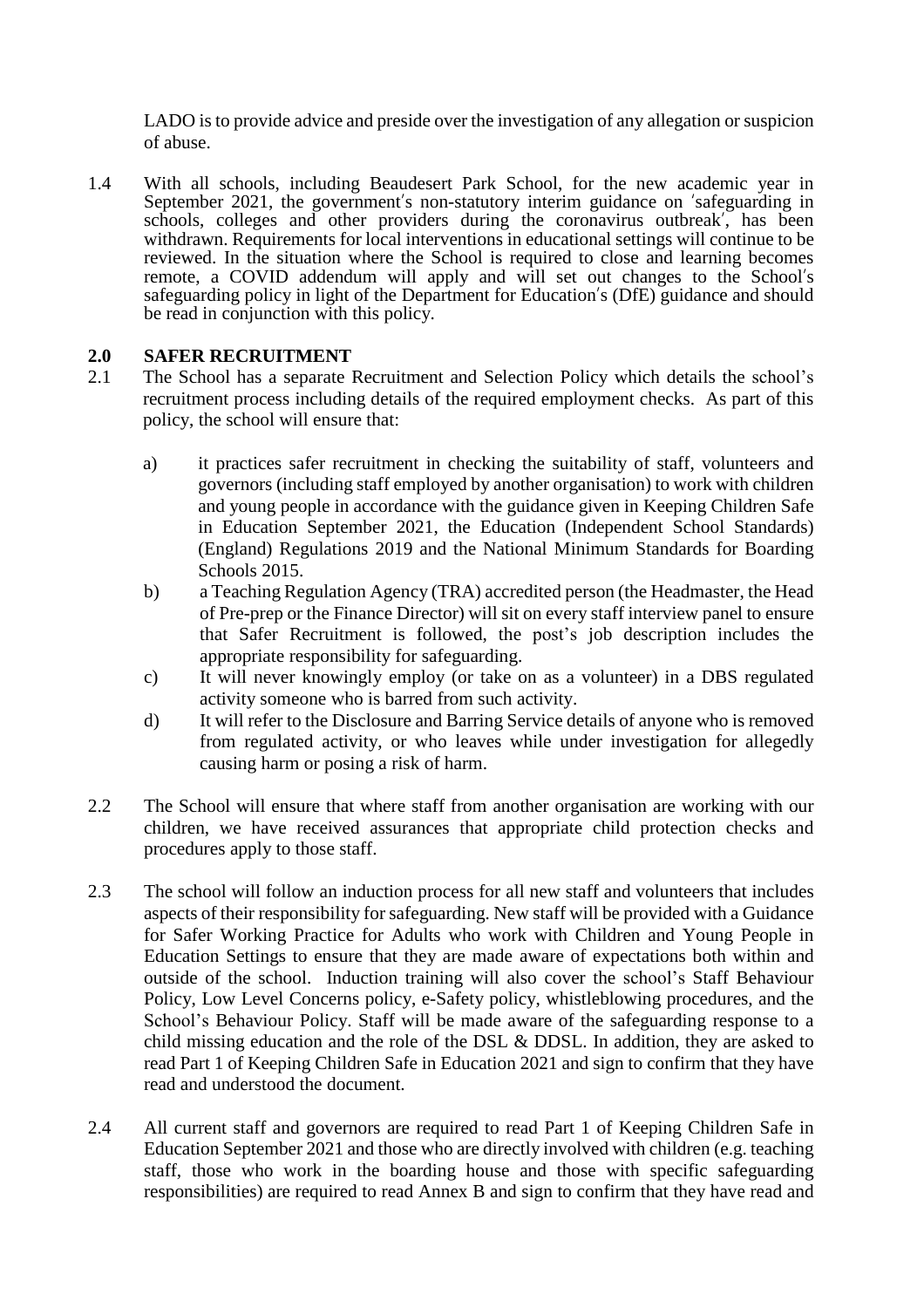understood the document. They are also required to read the School's Behaviour Policy, Staff Behaviour policy, e-Safety Policy and be aware of the whistleblowing procedures as well as the safeguarding response to a child missing education.

2.5 All staff who provide care in EYFS, or for care outside normal school hours for children under 8, are required to sign an annual disqualification declaration.

#### **3.0 PREVENTION**

We recognise that because of the day-to-day contact with children, school staff are well placed to observe the outward signs of abuse.

The School will therefore:

- a) Establish and maintain an environment where children feel secure, are encouraged to talk, and are listened to.
- b) Ensure children know that there are adults in the school whom they can approach if they are worried.
- **c)** Include opportunities in the PSHCE curriculum for children to develop the skills they need to recognise and stay safe from abuse.
- d) Offer early help to children. (See Appendix 2)

### **4.0 PROCEDURES FOR DEALING WITH CONCERNS ABOUT A CHILD**

- 4.1 We will follow the procedures set out by the Gloucestershire Safeguarding Children Partnership, made up of representatives from NHS Gloucestershire Clinical Commissioning Group, Gloucestershire Constabulary and Gloucestershire County Council [\(www.gscb.org.uk\)](http://www.gscb.org.uk/). It takes account of guidance issued by the Department for Education, Keeping Children Safe in Education September 2021, Working Together to Safeguard Children (2018), the Education (Independent Schools Standards) (England) Regulations 2019 and the National Minimum Standards for Boarding 2015.
- 4.2 The School will:
	- a) Ensure it has a Designated Safeguarding Lead (DSL) and a Deputy DSL (DDSL) who have received appropriate training and support for this role on a multi-agency basis every two years (in line with the Government document Working Together to Safeguard Children 2018) and ensure that **all** staff receive training in child protection every three years. In addition staff will receive regular safeguarding updates in staff meetings (including quizzes about safeguarding) and by email. The DSL attends local safeguarding forums and receives the GSCP's alerts in order to keep up to date with safeguarding practices.
	- b) Ensure every member of staff, volunteer and governor knows:
		- that Laurie Robinson (tel: 01453 832072) is the DSL responsible for child protection and that Alex Standen McDougal (tel: 01453 832072) Lola Lagomarsino (Pre-prep) are his Deputies. Andy Collins is the Governor responsible for Safeguarding and Child Protection issues. The lead responsibility for safeguarding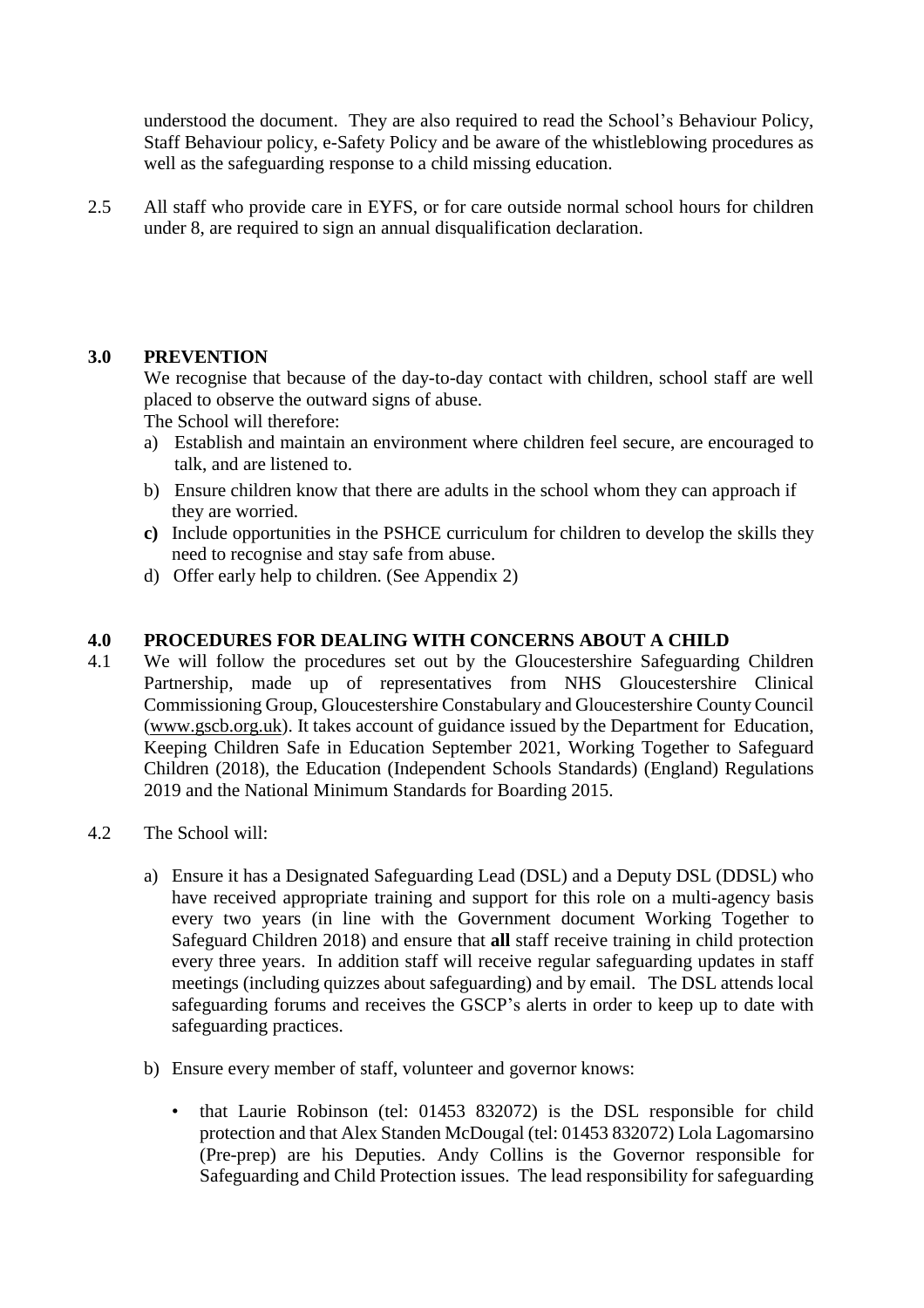lies with the DSL and is not delegated. Laurie Robinson is part of the school's Senior Management Team.

- where the child protection folder is located (on the wall in the staff workroom) and where to find the Gloucestershire safeguarding procedures at www.gscb.org.uk
- c) Ensure all staff and volunteers understand their individual responsibilities in being alert to the signs of abuse and know:
- o Safeguarding incidents could happen anywhere and at anytime. Staff should be alert to possible concerns being raised at Beaudesert and recognise the need to act immediately when dealing with such incidents.
- o That they have an individual responsibility for referring child protection concerns to the Designated Safeguarding Lead, Laurie Robinson, Alex Standen McDougal or Lola Lagomarsino immediately but also that staff may raise concerns directly with Children's Social Care and can make a referral themselves. Parental consent is not required for referrals to statutory agencies.
- o How to respond to disclosures or suspicions of abuse, including avoiding asking leading questions or giving inappropriate guarantees of confidentiality.
- o That they must make a detailed written note of the disclosures or suspicions of the physical and/or mental abuse including the date, time and place of the conversation and the essence of what was said and done by whom and in whose presence. This record should be signed by the person making it and should use names not initials. It should then be kept securely and passed directly to Laurie Robinson as quickly as possible and certainly within twentyfour hours.
- o That in the event of an injury to a child requiring immediate treatment, they must accompany the child to where the nurse on duty will assess the situation. If it is decided that the child's injury is serious enough to warrant hospital treatment, a member of staff will accompany the child to the hospital.
	- d) Ensure that Laurie Robinson, on hearing about a concern, will consult as appropriate with the Headmaster, the School Nurse and Form Teacher, and a course of action will be decided upon as quickly as possible. (NB with the child's safety being of paramount importance, there are some circumstances in which it will be inadvisable to interview a child before due consultation is made with either GSCP or the Police).
	- e) Ensure that if a child is in immediate danger, or is at risk of harm, a referral should be made immediately to Children's Social Care and/or the police (eg sexual or physical abuse, criminal acts or any act where children are 'at risk'). Any member of staff can make a referral. When possible, parental consent should be sought before a referral is made. However if, by doing so, a child is put at further risk, a referral should be made without first informing the parents. Where referrals are not made by the DSL, he should be informed as soon as possible. All other allegations will be reported by Laurie Robinson, the deputy DSLs or the Headmaster to the Children's Helpdesk (tel: 01452 426565) within 24 hours of a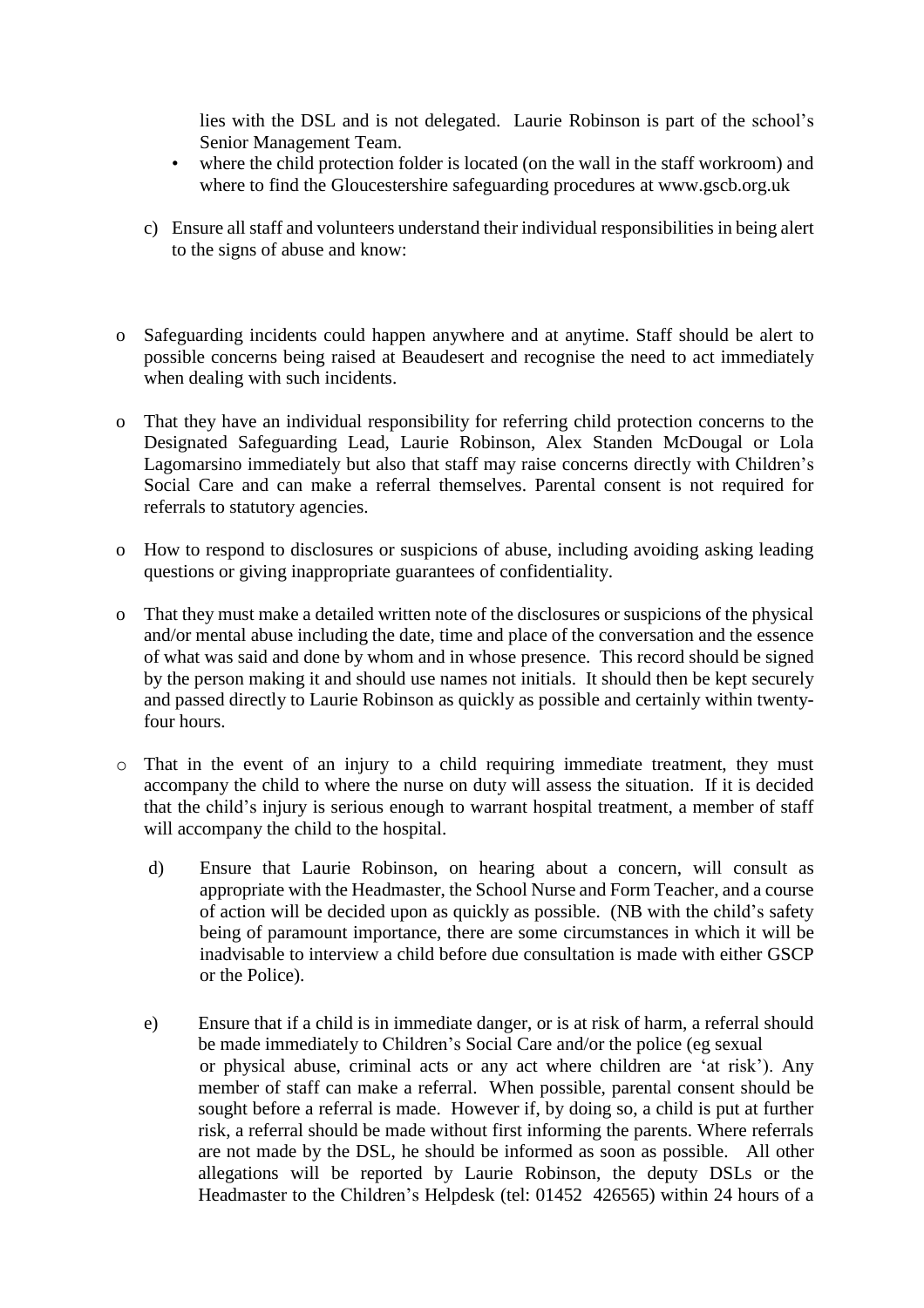disclosure or suspicion of abuse. It will be made clear that the report is being made under the Child Protection Procedure, and the report will be confirmed in writing.

- f) Ensure that parents have an understanding of the responsibility placed on the school and staff for child protection by setting out its obligations in this policy which is on the school's website and is also available from the school office.
- g) Notify Social Care and Education Welfare Service if there is an unexplained absence of more than two days of a child with a child protection plan.
- h) Develop effective links with relevant agencies and cooperate as required with their enquiries regarding child protection matters including attendance at case conferences.
- i) Keep written records of concerns about children, even where there is no need to refer the matter immediately.
- j) Ensure all records are kept securely, separate from the main pupil file, and in locked locations.
- k) Follow procedures where an allegation is made against a member of staff or volunteer.
- l) Ensure safe recruitment practices are always followed.
- m) Ensure that all staff are aware of the Whistleblowing procedures which require staff to report to the Headmaster, or the Chair of Governors, any concern or allegations about school practices or the behaviour of colleagues which are likely to put children at risk of abuse or other serious harm. In exceptional cases such reports should be made to the Local Authority Designated Officer – Nigel Hatton (tel: 01452 426994). There will be no retribution or disciplinary action taken against a member of staff for making such a report provided that it is done in good faith.
- n) Ensure that all staff, including those working within the EYFS, know that they must not use mobile phones whilst they are working with the children, except in the case of an emergency. Photographs taken of the children should be part of planned activities and should be taken with school cameras only. A small number of parents have not given permission for their children's photos to be published. Staff must respect this decision of the parents and ensure they do not place such photos on the school website or any other publication without first contacting the parents. Children and staff are not allowed to use social networking sites at school (most of which are blocked by the school internet provider).
- o) Ensure that staff recognise that a Child Missing Education may be a vital warning sign of a range of safeguarding possibilities. These may include abuse and neglect (including sexual abuse or exploitation) or indicate mental health problems or travelling to conflict zones and radicalization. They acknowledge that early intervention is necessary to identify the existence of any underlying safeguarding risk. All staff are therefore made aware of the Child Missing Education procedures. (See Appendix 5).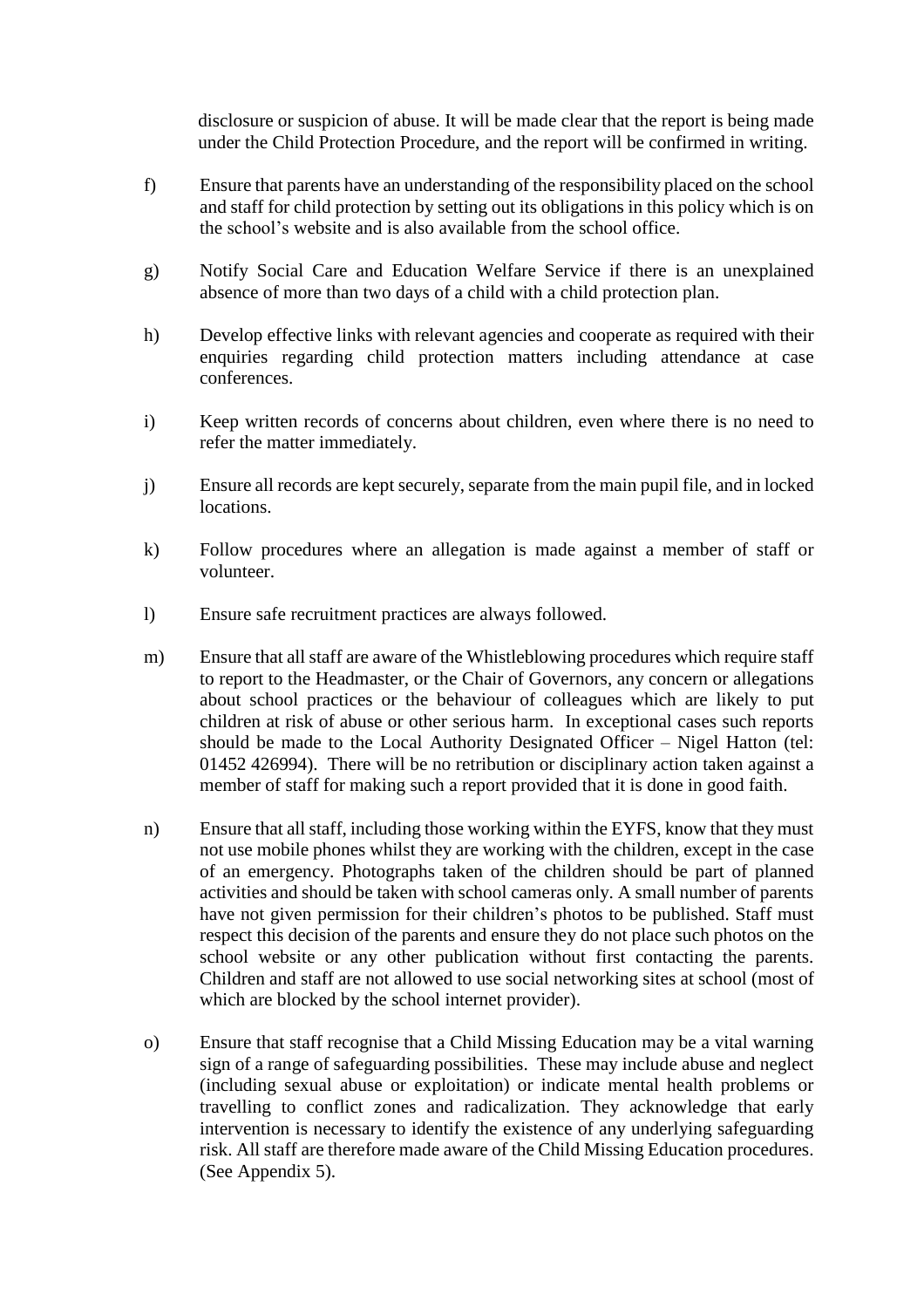### **5.0 PROCEDURES FOR DEALING WITH ALLEGATIONS AGAINST STAFF, VOLUNTEERS, GOVERNORS**

All staff are required to read and understand the Staff Behaviour policy in order to help them avoid any potential allegations of abuse. They are also made aware of the Low Level Concerns Policy.

Allegations of abuse against staff, volunteers & Governors are to be reported to the Headmaster. Where the Headmaster is concerned about the welfare of children or the member of staff's family, they will discuss these concerns with the Designated Safeguarding Lead and make a risk assessment of the situation. It may be necessary for the Designated Safeguarding Lead to make a referral to children's social care.

- 5.1 The most senior member of staff not implicated in the allegation will follow the Government's Allegations Management Process (Working Together to Safeguard Children 2018) and will report allegations against staff immediately and within 24 hours at the latest to the Local Authority's Designated Officer (LADO) – Nigel Hatton (tel: 01452 426994). No investigation will begin without first gaining advice from the LADO, and no actions will be taken within an investigation before consultation with the LADO. Any allegation against the Headmaster should be reported to the Chair of Governors (without informing the Headmaster). If an allegation is made against the Chair of Governors, the allegation should be reported to the Headmaster. If a member of staff does not feel able to share information at school, they may contact the Independent Schools Inspectorate (ISI) independently or phone the NSPCC Whistleblowing Helpline on 0800 028 0285 or email help@nspcc.org.uk.
- 5.2 The School will work in co-operation with other agencies required to be involved depending on the seriousness of the allegation. Within EYFS, Ofsted will be informed of allegations against people living or working in the school.
- 5.3 If the School ceases to use the services of a member of staff (or a governor or volunteer) because they are unsuitable to work with children, a compromise agreement will not be used and there will be a prompt and detailed report to the Disclosure and Barring Service (DBS) and to the Teaching Regulation Agency (TRA). Any such incidents will be followed by a review of the safeguarding procedures within the School, with a report being presented to the Governors without delay.
- 5.4 Beaudesert Park will provide alternative accommodation away from children should a member of the resident staff be suspended pending an investigation of a child protection nature.
- 5.5 If a member of staff (or a governor or volunteer) tenders his or her resignation, or ceases to provide his or her services, any child protection allegations will still be followed up by the School. Resignation will not prevent a prompt and detailed report being made to the DBS in appropriate circumstances.
- 5.6 If a member of staff is dismissed (or would have been dismissed had he/she not resigned) and a prohibition order may be appropriate a referral will be made to the Teaching Regulation Agency (TRA) .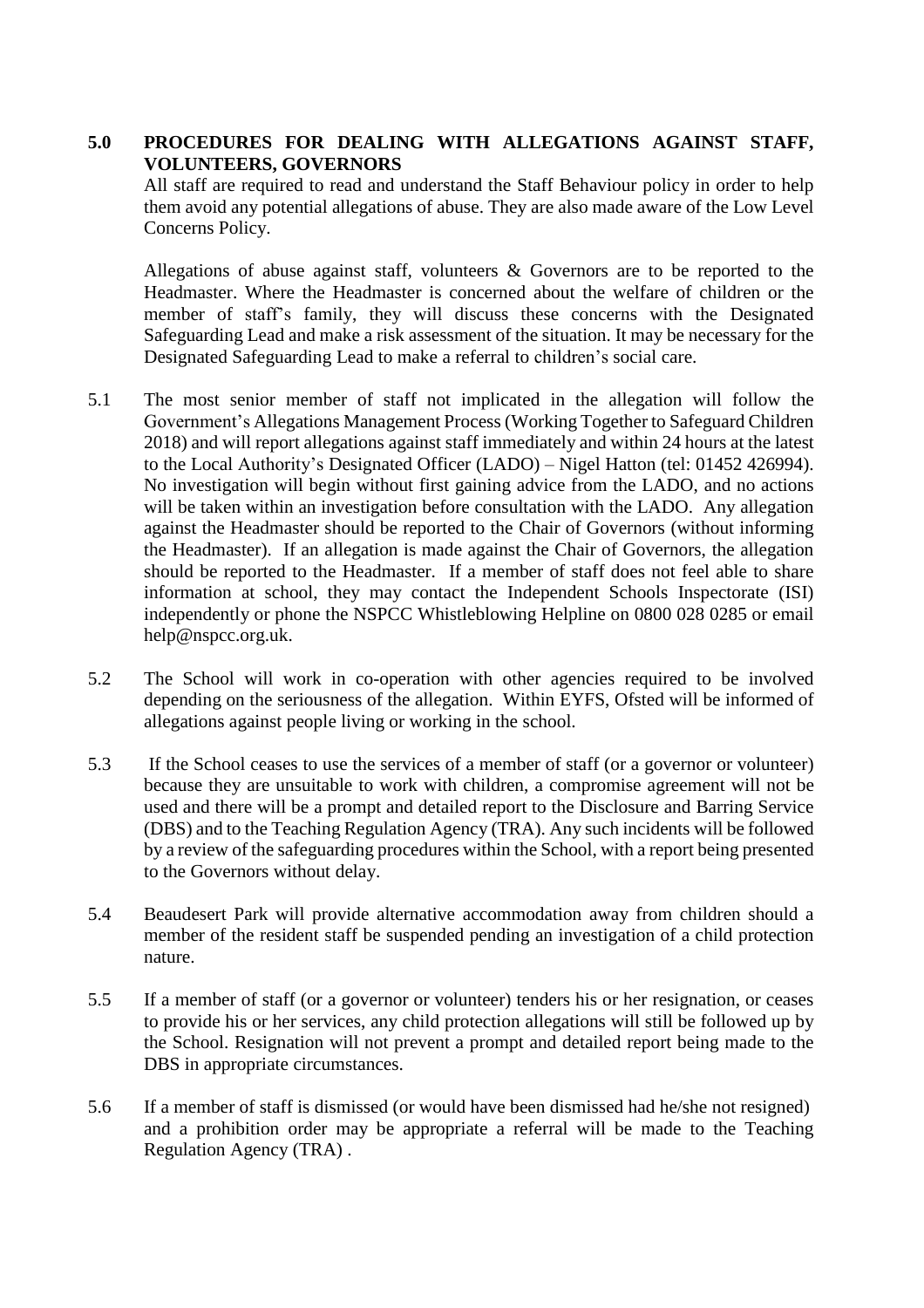# 5.7 **PROCEDURES FOR DEALING WITH ALLEGATIONS AGAINST CHILDREN-Peer on Peer abuse.**

All staff are aware that safeguarding issues can manifest themselves via peer on peer abuse. They are aware that all peer on peer abuse is unacceptable and beaudesert Park School adopts a zero tolerance approach. All incidents will be taken very seriously.

All allegations of peer on peer abuse will be fully investigated and will not be passed off as 'banter' or 'just having a laugh' or 'part of growing up'. Staff are aware that it is important to deal with a situation of peer abuse immediately and sensitively. Staff should not be prejudiced, judgmental, dismissive or irresponsible in dealing with such sensitive matters. All information relating to an incident should be dated and signed by the person recording, and kept securely. Information relating to peer on peer abuse should be passed on to the DSL.

A child, against whom an allegation of abuse has been made, may be suspended from the school during the investigation and the school's policies on behaviour, bullying, discipline and sanctions will apply.

The School may take advice from the LADO on the investigation of such allegations and will take all appropriate action to ensure the safety and welfare of all children involved including the child or children accused of abuse. If it is necessary for a child to be interviewed by the police in relation to allegations of abuse, the School will ensure that, subject to the advice of the LADO, parents are informed as soon as possible and that the child is supported during the interview by an appropriate adult. In the case of children whose parents are abroad, the child's Education Guardian will be requested to provide support to the child and to accommodate him / her if it is necessary to suspend him / her during the investigation.

Appropriate support strategies will be put in place for the child who has been harmed and for the child who has displayed harmful behavior as well as and any other children involved/impacted. What support each child requires would depend on the specific details of the incident.

All staff will be made aware of these procedures. (Please see the document 'Peer on Peer Abuse- Guidance for Staff' The School will regularly review decisions and actions to update and improve the School's policies and procedures.

### **6.0 SUPPORTING THE CHILD AT RISK**

- 6.1 We recognise that children who are abused either physical or mentally, or witness violence may find it difficult to develop a sense of self-worth and to view the world as benevolent and meaningful. They may feel helplessness, humiliation and some sense of self-blame.
- 6.2 Beaudesert Park School may be the only stable, secure and predictable element in the lives of children at risk. Nevertheless, when at school their behaviour may be challenging and defiant or they may be withdrawn.
- 6.3 The School will endeavour to support the child through:
	- a) The content of the curriculum.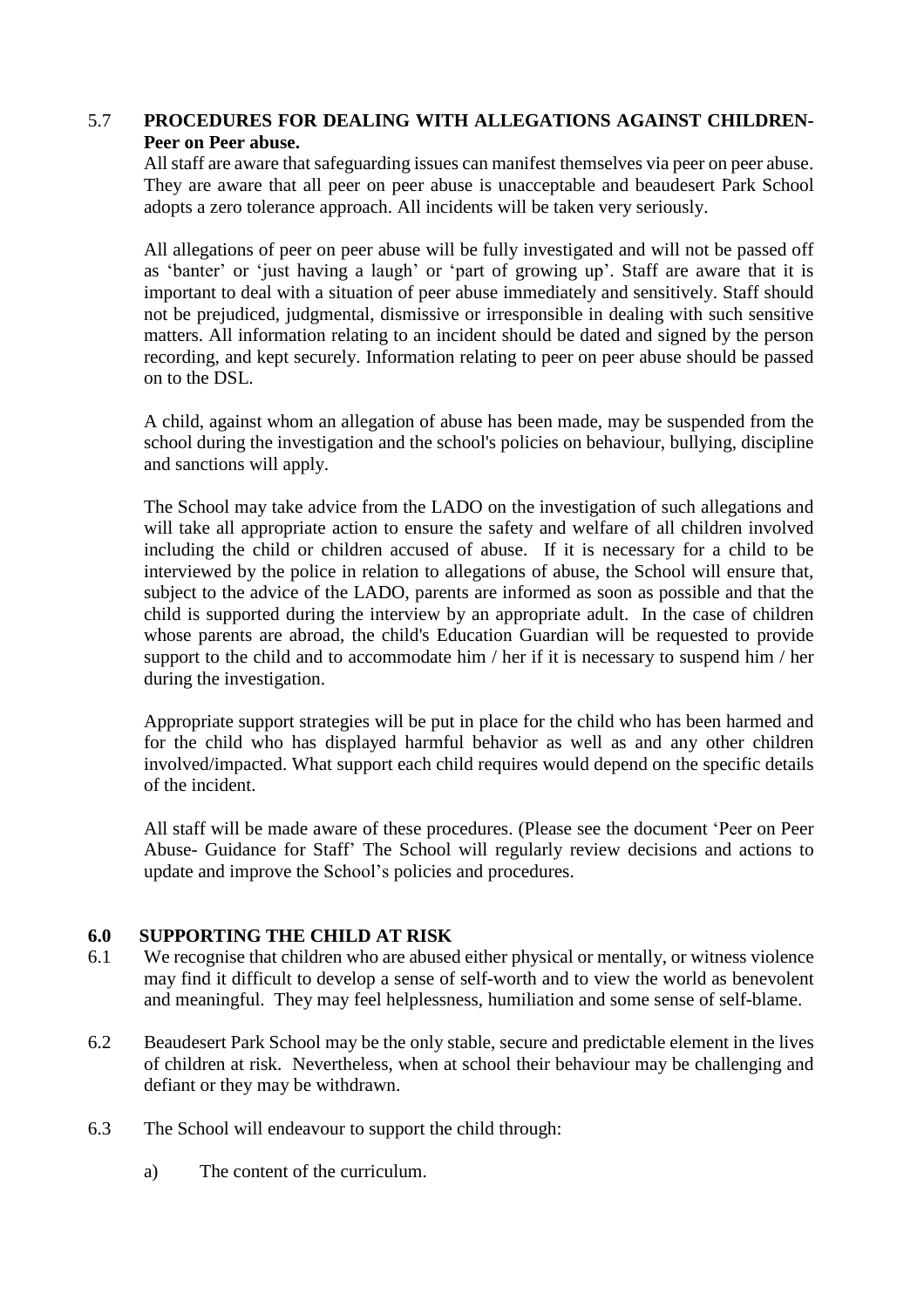- b) The school ethos, which promotes a positive, supportive and secure environment and gives children a sense of being valued.
- c) The school's Behaviour policy, which is aimed at supporting vulnerable children in the school. All staff will agree on a consistent approach which focuses on the behaviour of any offence committed by the child but does not damage the child's sense of self-worth. The School will endeavour to ensure that the child knows that some behaviour is unacceptable but they are valued and not to be blamed for any abuse which has occurred.
- d) The Anti-Bullying policy and e-Safety policy, because a bullying incident and an online bullying incident will be treated as a child protection concern when there is reasonable cause to suspect that a child is suffering, or likely to suffer, significant harm.
- e) Liaison with other agencies who support the children such as Children's Services, Child and Adolescent Mental Health Services, the Educational Psychology Service, Behaviour Support Services and the Education Welfare Service.
- f) Keeping records and notifying Children's Services as soon as there is a recurrence of a concern.

When a pupil with a child protection plan leaves, the School will transfer information to the new school immediately and ensure that GSCP is informed.

### **7.0 BOARDERS**

- 7.1 In circumstances concerning boarders:
	- a) Beaudesert Park School operates safe recruitment procedures and vets staff in line with the regulatory requirements and having regard to relevant guidance issued by the Secretary of State.
	- b) All persons over 16 (not on the roll of the school) who after April 2002 began to live on the same premises as boarders but are not employed by the school will have a Disclosure and Barring Services check completed at the same level.
	- c) Beaudesert Park will have a written agreement between the School and any person over 16 not employed by the school but living in the same premises as boarders (eg members of staff households). This specifies the terms of their accommodation, guidance on contact with boarders, their responsibilities to supervise their visitors, and notice that accommodation may cease to be provided if there is evidence that they are unsuitable to have regular contact with children. They must be required to notify any unrelated designated senior member of staff if they are charged with, or convicted of, any offence.
	- d) All persons visiting boarding accommodation (eg visitors, outside delivery and maintenance personnel) are kept under sufficient staff supervision to prevent them gaining substantial unsupervised access to boarders or their accommodation.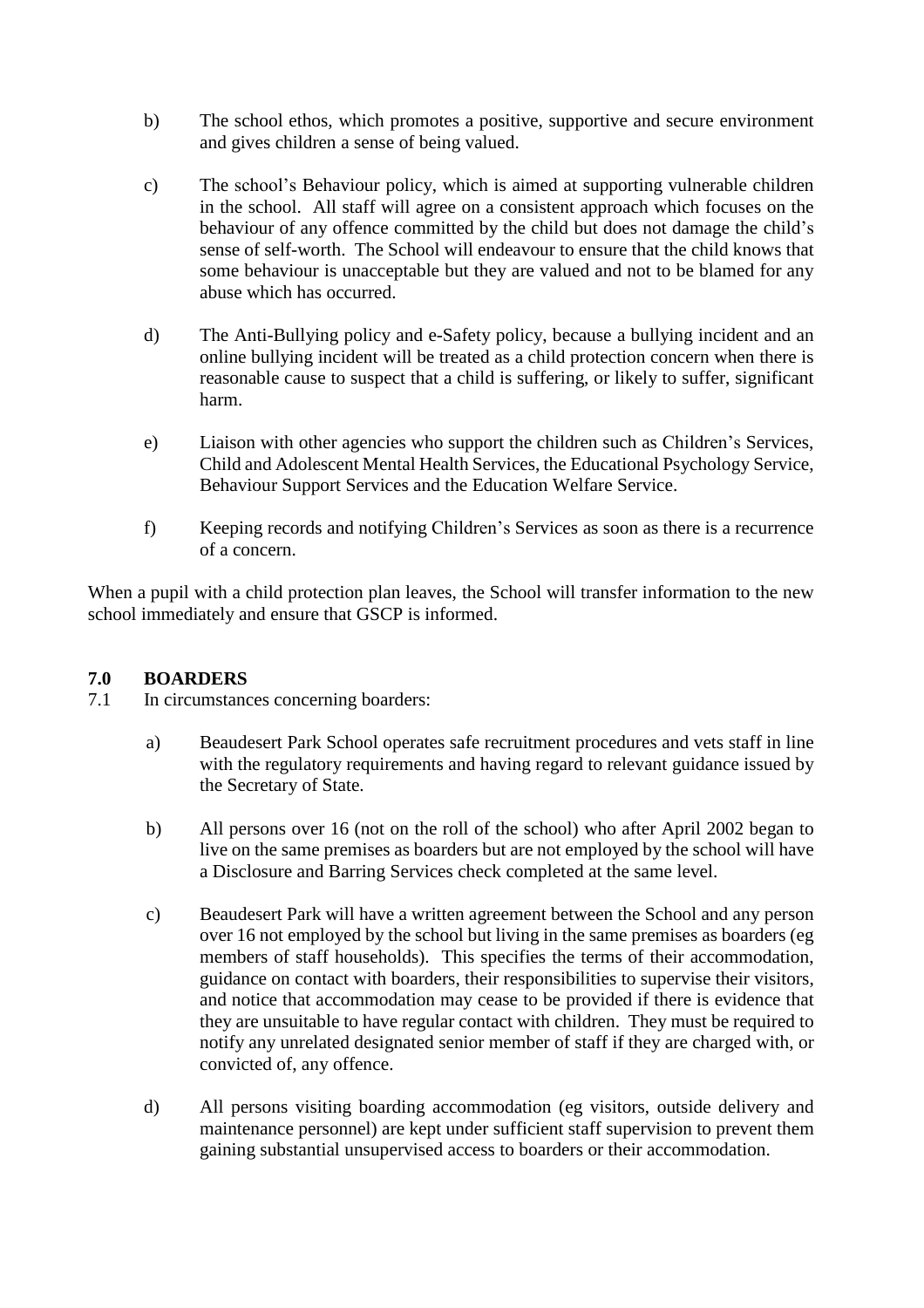- e) Beaudesert Park will regularly monitor the suitability of arrangements it makes in the event of it appointing guardians.
- f) Any guardians appointed by Beaudesert Park would be subject to the same recruitment checks as staff, and their care of children is monitored.

### **8.0 MONITORING AND EVALUATION OF THIS POLICY**

This policy is reviewed annually (or more often if there is a change in legislation) by the Governor responsible for safeguarding and child protection and he will present his recommendations to the full Board who will discuss safeguarding procedures fully.

| Authorised by |                                           |
|---------------|-------------------------------------------|
|               | CD Searson                                |
|               | <b>Headmaster</b>                         |
|               |                                           |
|               |                                           |
|               | A Collins                                 |
|               | <b>Governor in charge of Safeguarding</b> |
|               |                                           |
| Date          | 4 <sup>th</sup> September 2021            |

| <b>Effective date of the policy</b>    |     | October 2011       |
|----------------------------------------|-----|--------------------|
| <b>Last ratified by Governing Body</b> |     | November 2020      |
| <b>Reviewed</b><br>annually<br>amended | and | lastSeptember 2021 |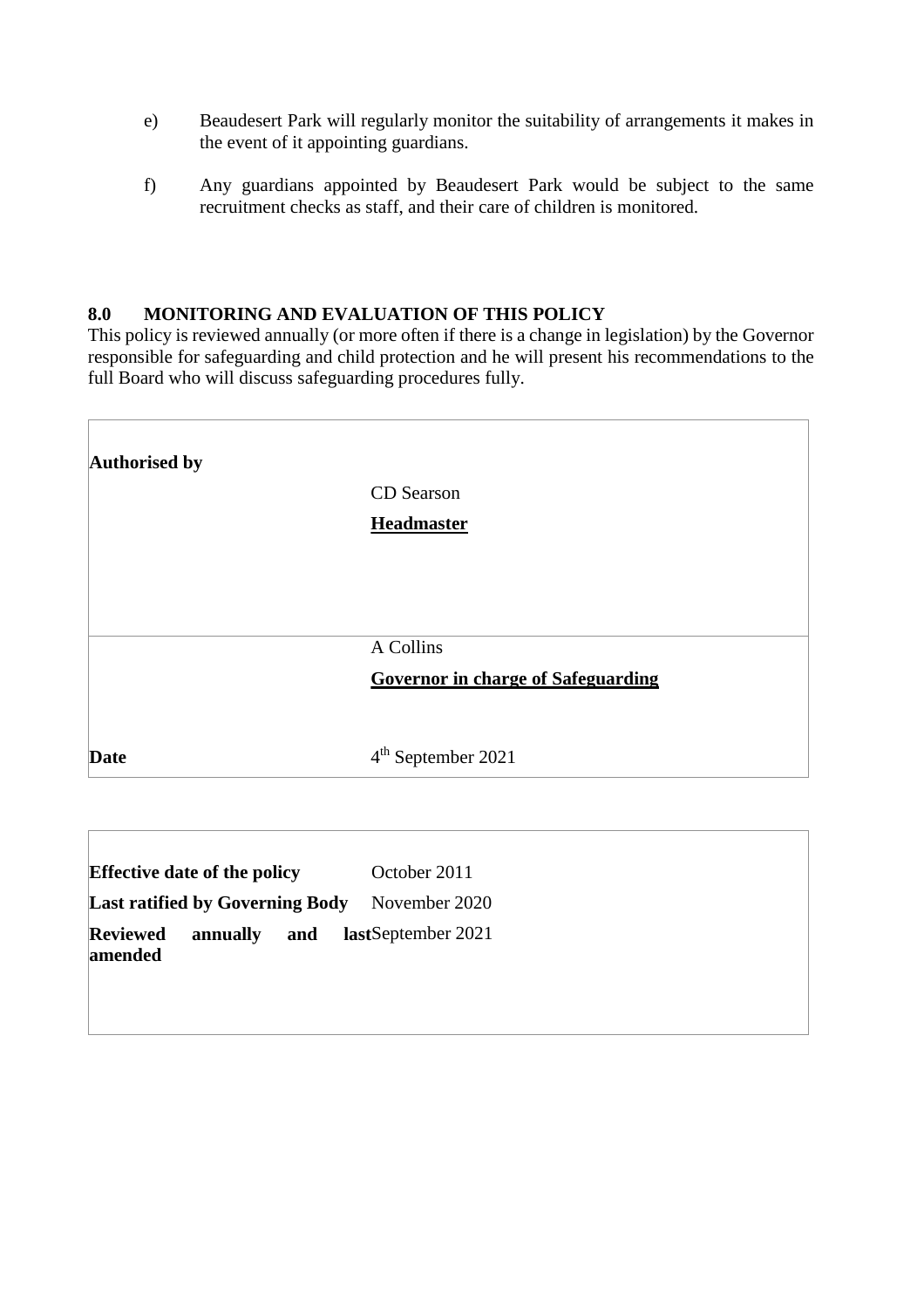### **Appendix 1:**

#### **TYPES OF ABUSE**

Abuse is a form of physical or mental maltreatment of a child. Somebody may abuse or neglect a child by inflicting harm, or by failing to act to prevent harm. Children may be abused in a family or in an institutional or community setting by those known to them or, more rarely, by others. Abuse can take place wholly online, or technology may be used to facilitate offline abuse. They may be abused by an adult or adults or another child or children. Types of abuse can be:

- **Physical abuse**
- **Emotional abuse**
- **Sexual abuse**
- **Neglect**

**Physical Abuse:** a form of abuse which may involve hitting, biting, kicking, shaking, hair pulling, throwing, poisoning, burning or scalding, drowning, suffocating or otherwise causing physical harm to a child. Physical harm may also be caused when a parent or carer fabricates the symptoms of, or deliberately induces, illness in a child.

**Emotional Abuse:** the persistent emotional maltreatment of a child such as to cause severe and adverse effects on the child's emotional development. It may involve conveying to a child that they are worthless or unloved, inadequate, or valued only insofar as they meet the needs of another person. It may include not giving the child opportunities to express their views, deliberately silencing them or 'making fun' of what they say or how they communicate. It may feature age or developmentally inappropriate expectations being imposed on children. These may include interactions that are beyond a child's developmental capability as well as overprotection and limitation of exploration and learning, or preventing the child participating in normal social interaction. It may involve seeing or hearing the ill-treatment of another. It may involve serious bullying (including cyberbullying), causing children frequently to feel frightened or in danger, or the exploitation or corruption of children. Some level of emotional abuse is involved in all types of maltreatment of a child, although it may occur alone.

**Sexual Abuse:** involves forcing or enticing a child or young person to take part in sexual activities, not necessarily involving a high level of violence, whether or not the child is aware of what is happening. The activities may involve physical contact, including assault by penetration (for example rape or oral sex) or non penetrative acts such as masturbation, kissing, rubbing and touching outside of clothing. They may also include non-contact activities, such as involving children in looking at, or in the production of, sexual images, watching sexual activities, encouraging children to behave in sexually inappropriate ways, or grooming a child in preparation for abuse. Other non-contact activities include image-based activities such as 'upskirting' and sexual harassment. Harassment may be in the form of sexual comments, remarks or jokes- either stand alone or part of a broader pattern of abuse. Sexual abuse can take place online and technology can be used to facilitate offline abuse. Sexual abuse is not solely perpetrated by adult males. Acts of sexual abuse of children can also be carried out by women and other children (peer on peer abuse).

**Neglect:** the persistent failure to meet a child's basic physical and/or psychological needs, likely to result in the serious impairment of the child's health or development. Neglect may occur during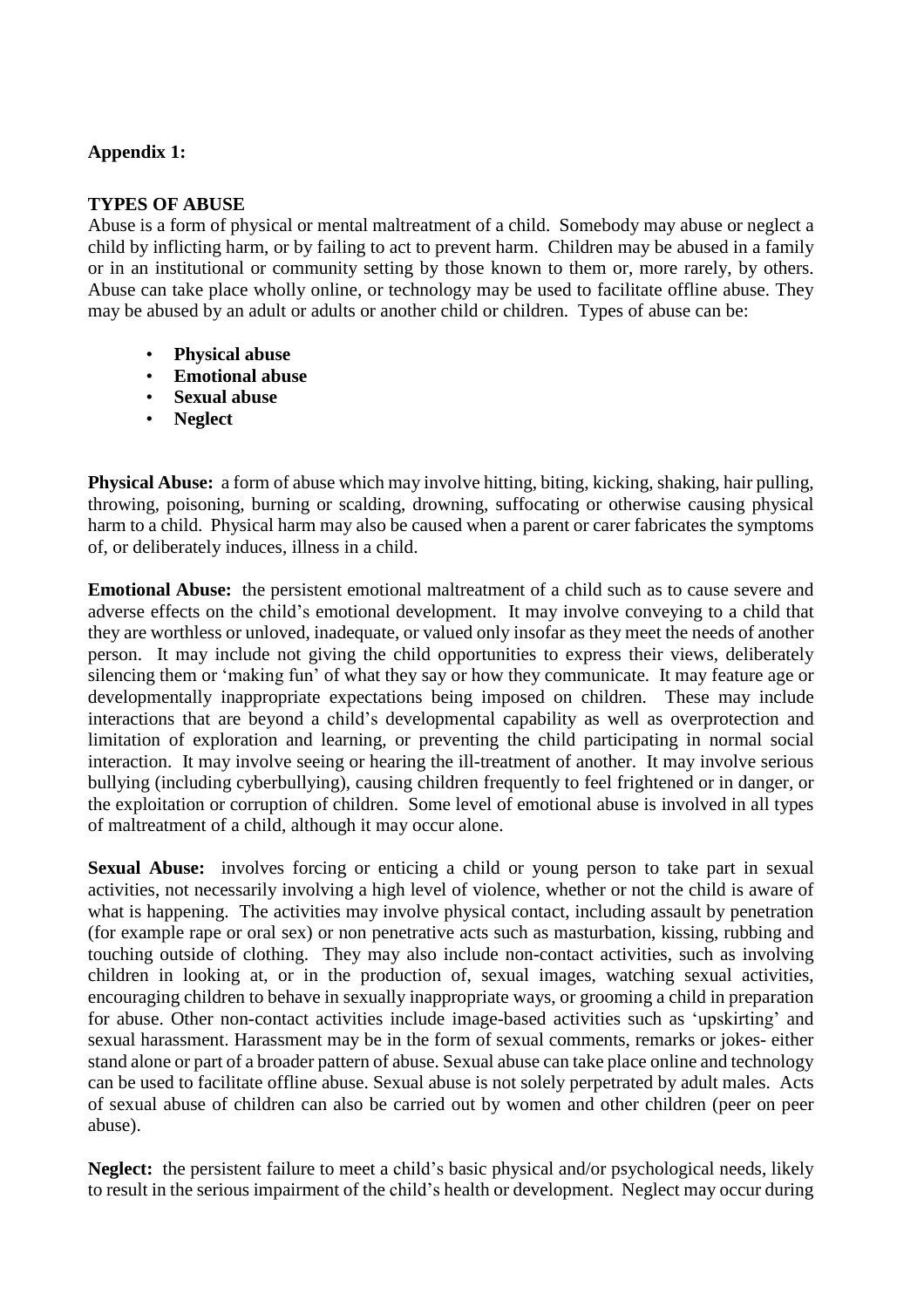pregnancy as a result of maternal substance abuse. Once a child is born, neglect may involve a parent or carer failing to: provide adequate food, clothing and shelter (including exclusion from home or abandonment); protect a child from physical and emotional harm or danger; ensure adequate supervision (including the use of inadequate care-givers); or ensure access to appropriate medical care or treatment. It may also include neglect of, or unresponsiveness to, a child's basic emotional needs.

# **CHILDREN & DOMESTIC ABUSE**

The definition of domestic violence and abuse is any incident or pattern of incidents of controlling, coercive, threatening behaviour, violence or abuse between those aged 16 or over who are, or have been, intimate partners or family members regardless of gender or sexuality. The abuse can encompass, but is not limited to: psychological; physical; sexual; financial; and emotional.

All children can witness and be adversely affected by domestic abuse in the context of their home life where domestic abuse occurs between family members. Exposure to domestic abuse and/or violence can have a serious, long lasting emotional psychological impact on children. In some cases, a child may blame themselves for the abuse or may have had to leave the family home as a result.

#### PEER ON PEER ABUSE

Safeguarding issues can manifest themselves via peer on peer abuse. This is most likely to include, but not limited to: bullying (including cyber bullying); gender based violence; sexual violence; sexual harassment include sexual comments, remarks and/or jokes; upskirting (which typically involves taking a picture under a person's clothing without them knowing); physical abuse; sexting; initiation/hazing type violence and rituals. While the school recognises the gendered nature of peer on peer abuse (i.e. that it is more likely that girls will be victims and boys perpetrators) and the vulnerability of children with SEND ,

### **SIGNS OF ABUSE**

Possible signs of abuse include (but are not limited to):

- The pupil says he / she has been abused or asks a question which gives rise to that inference.
- There is no reasonable or consistent explanation for a pupil's injury; the injury is unusual in kind or location; there have been a number of injuries; there is a pattern to the injuries.
- The pupil's behaviour stands out from the group as either being extreme model behaviour or extremely challenging behaviour; or there is a sudden change in the pupil's behaviour.
- The pupil asks to drop subjects with a particular teacher and seems reluctant to discuss the reasons.
- The pupil's development is delayed.
- The pupil loses or gains weight.
- The pupil appears neglected, e.g. dirty, hungry, inadequately clothed.
- The pupil is reluctant to go home, or has been openly rejected by his / her parents or carers.

Staff are aware that children with special educational needs and disabilities (SEND) can face additional safeguarding challenges and that other barriers can exist when recognising abuse and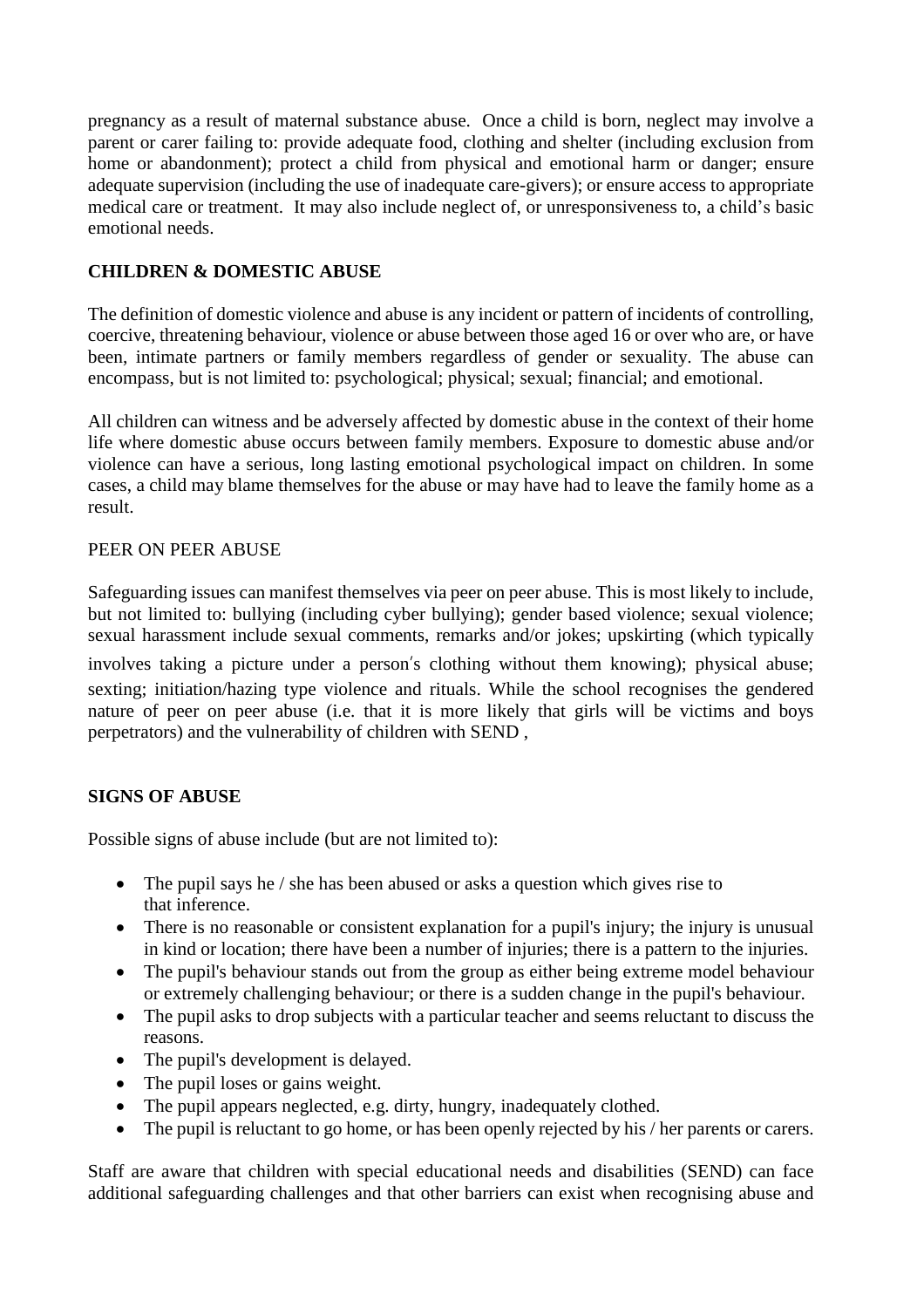neglect in this group of children. This includes both abuse and neglect by adults and peer on peer abuse. This can include:

- Assumptions that indicators of possible abuse such as behavior, mood and injury relate to the child's disability without further exploration.
- Children with SEN and disabilities can be disproportionally impacted by things such as bullying without outwardly showing any signs.
- Communication barriers and difficulties in overcoming these barriers.

# **Mental Health**

All staff are aware that mental health problems can, in some cases, be an indicator that a child has suffered or is at risk of suffering abuse, neglect or exploitation. While only appropriately trained professionals should attempt to make a diagnosis of a mental health problem, staff are well placed to observe children day-to-day and identify those whose behaviour suggests that they may be experiencing a mental health problem or be at risk of developing one. Where children have suffered abuse and neglect, or other potentially traumatic adverse childhood experiences, this can have a lasting impact throughout childhood, adolescence and into adulthood. It is key that staff are

aware of how these children's experiences, can impact on their mental health, behaviour and education.

If staff have a mental health concern about a child that is also a safeguarding concern, immediate action should be taken, and speak to the DSL or DDSL

Useful guidance on Preventing and Tackling Bullying, and Mental Health and Behaviour in Schools. https://www.gov.uk/government/publications/mental-health-and-behaviour-in-schools-- 2

In addition, Public Health England has produced a range of resources to support teachers promoting positive health, wellbeing and resilience among young people. Its resources include social media, forming positive relationships, smoking and alcohol. https://www.gov.uk/government/publications/promoting-children-and-young-peoples-emotionalhealth-and-wellbeing

### **Beaudesert is alert to other forms of harm that might affect children. They include:**

### **Child sexual exploitation (CSE) & Child Criminal Exploitation (CCE)**

Both CSE and CCE are forms of abuse and both occur where an individual or group takes advantage of an imbalance in power to coerce, manipulate or deceive a child into sexual or criminal activity. Whilst age may be the most obvious, this power imbalance can also be due to a range of other factors including gender, sexual identity, cognitive ability, physical strength, status, and access to economic or other resources. CSE & CCE involves exploitative situations, contexts and relationships where young people receive something (for example food, accommodation, drugs, alcohol, gifts, money, increased status or in some cases simply affection) as a result of engaging in sexual activities or criminal activity. The abuse can be a one-off occurrence or a series of incidents over time, and range from opportunistic to complex organised abuse. It can involve force and/or enticement-based methods of compliance and may or may not, be accompanied by violence or threats of violence. It is important to recognise that some young people who are being exploited do not exhibit any external signs of this abuse. Victims can be exploited even when activity appears consensual and it should be noted exploitation as well as being physical can be facilitated and/or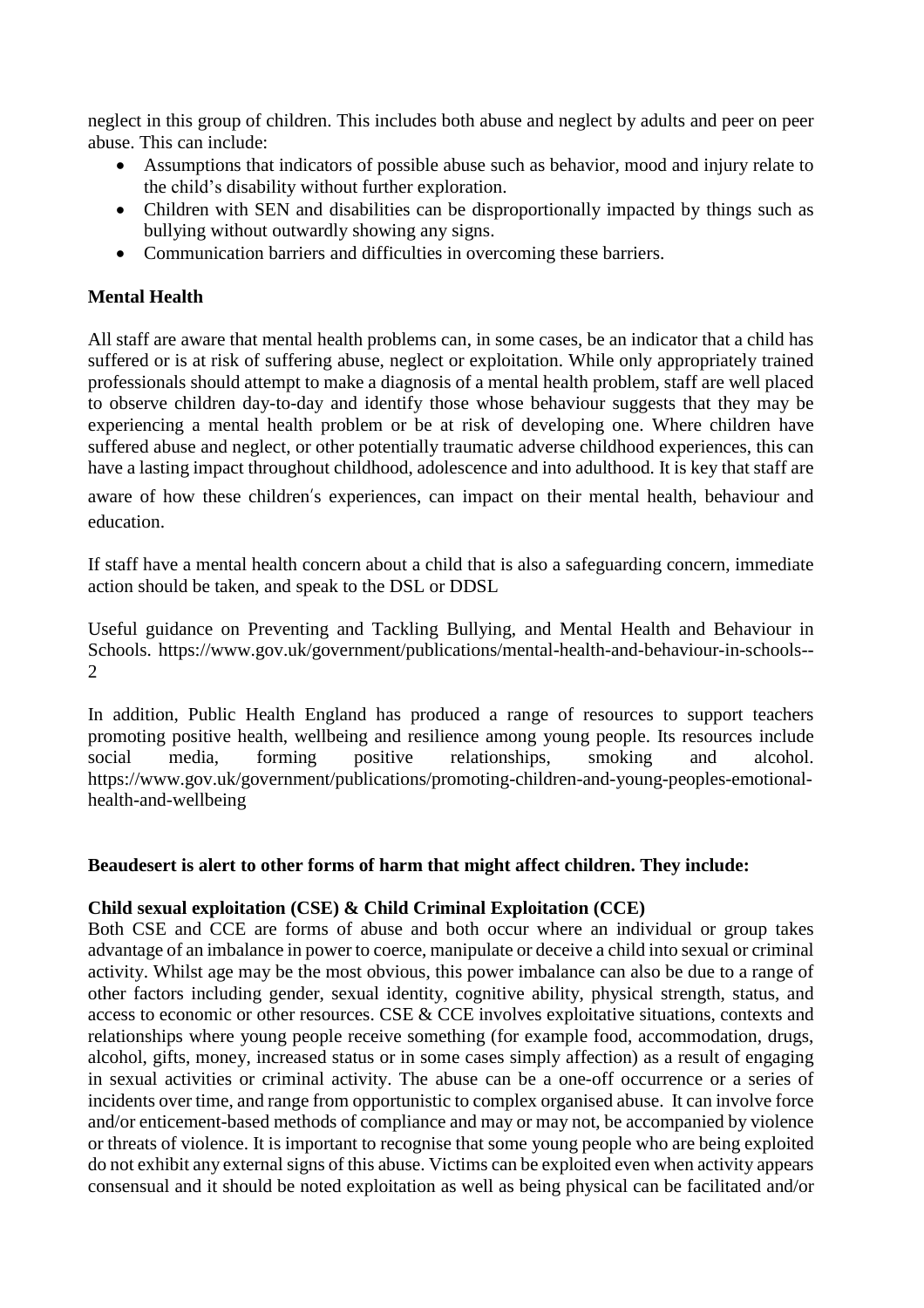take place online including cyber bullying and grooming. More information include definitions and indicators are included in Annex A.

CSE involves varying degrees of coercion, intimidation or enticement, including unwanted pressure from peers to have sex, sexual bullying including cyberbullying and grooming.

(further information - [https://www.gov.uk/government/publications/child-sexual-exploitation](https://www.gov.uk/government/publications/child-sexual-exploitation-definition-and-guide-for-practitioners)[definition-and-guide-for-practitioners\)](https://www.gov.uk/government/publications/child-sexual-exploitation-definition-and-guide-for-practitioners)

CCE can include children being coerced into moving drugs or money across the country, forced to shoplift or pickpocket, or to threaten other young people.

(further information - [https://www.gov.uk/government/publications/criminal-exploitation-of](https://www.gov.uk/government/publications/criminal-exploitation-of-children-and-vulnerable-adults-county-lines)[children-and-vulnerable-adults-county-lines\)](https://www.gov.uk/government/publications/criminal-exploitation-of-children-and-vulnerable-adults-county-lines)

### **Female Genital Mutilation (FGM)**

Professionals in all agencies, and individuals and groups in relevant communities, need to be alert to the possibility of a girl being at risk of FGM, or already having suffered FGM. There is a range of potential indicators that a child or young person may be at risk of FGM, which individually may not indicate risk but if there are two or more indicators present this could signal a risk to the child or young person. Victims of FGM are likely to come from a community that is known to practise FGM. Professionals should note that girls at risk of FGM may not yet be aware of the practice or that it may be conducted on them, so sensitivity should always be shown when approaching the subject. Beaudesert is aware of the duty to report known cases of FGM (under the FGM Act 2003) which became mandatory in October 2015.

Staff should activate local safeguarding procedures, using existing national and local protocols for multi-agency liaison with police and children's social care. The DSL has undertaken the Home Office e-learning module for Female Genital Mutilation: Recognising and Preventing FGM. (further information - [https://www.gov.uk/government/publications/female-genital-mutilation](https://www.gov.uk/government/publications/female-genital-mutilation-multi-agency-practice-guidelines)[multi-agency-practice-guidelines\)](https://www.gov.uk/government/publications/female-genital-mutilation-multi-agency-practice-guidelines)

# **Radicalisation**

### **The Prevent Duty:**

Beaudesert is aware that all schools are subject to a duty (under section 26 of the Counter-Terrorism and Security Act 2015) to have a due regard to the need to prevent people from being drawn into terrorism. In assessing the risk of Beaudesert pupils being drawn into supporting terrorism or forms of extremism leading to terrorism, we feel the risk is very low given the age and backgrounds from which they come. The DSL has undergone online training via the Home Office Prevent programme.

Through RS, PSHCE, Assemblies, School Council and E-safety training the school feels that the pupils are being protected from being drawn into radical activity and can build pupils' resilience by promoting fundamental British values.

General safeguarding principles apply for children at risk of radicalisation and staff are aware that any concerns should be dealt with as if for a safeguarding issue. (further information - [https://www.gov.uk/government/publications/channel-guidance\)](https://www.gov.uk/government/publications/channel-guidance)

### **Child missing from education**

A child going missing from education is a potential indicator of abuse or neglect. Beaudesert has an admission register and an attendance register. The local authority must be informed of any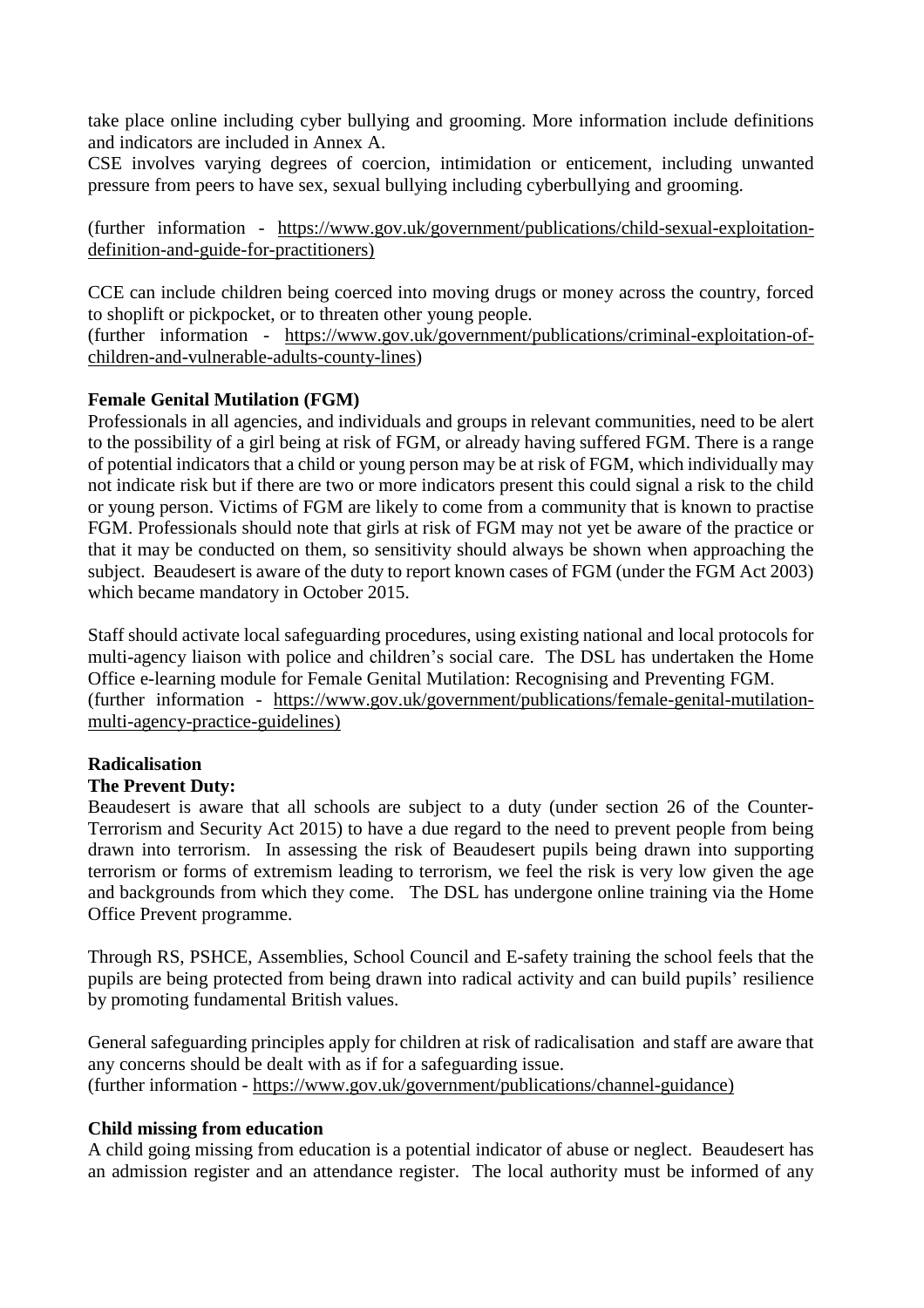pupil who fails to attend school regularly, or has been absent without the Headmaster's permission for a continuous period of 10 school days or more. (further information – [www.gov.uk/government/publications/children-missing-education\)](http://www.gov.uk/government/publications/children-missing-education)

### **Drugs**

(further information [https://www.gov.uk/government/publications/drugs-advice-for-schools\)](https://www.gov.uk/government/publications/drugs-advice-for-schools)

#### **Fabricated or induced illness**

(further information - [https://www.gov.uk/government/publications/safeguarding-children-in](https://www.gov.uk/government/publications/safeguarding-children-in-whom-illness-is-fabricated-or-induced)[whom-illness-is-fabricated-or-induced\)](https://www.gov.uk/government/publications/safeguarding-children-in-whom-illness-is-fabricated-or-induced)

#### **Teenage relationship abuse**

(further information - [https://www.gov.uk/government/collections/this-is-abuse-campaign\)](https://www.gov.uk/government/collections/this-is-abuse-campaign)

#### **Faith abuse**

(further information - [https://www.gov.uk/government/publications/national-action-plan-to](https://www.gov.uk/government/publications/national-action-plan-to-tackle-child-abuse-linked-to-faith-or-belief)[tackle-child-abuse-linked-to-faith-or-belief\)](https://www.gov.uk/government/publications/national-action-plan-to-tackle-child-abuse-linked-to-faith-or-belief)

#### **Honour based violence**

(further information - [https://www.gov.uk/government/news/help-for-victims-of-forced](https://www.gov.uk/government/news/help-for-victims-of-forced-marriage-and-honour-based-violence)[marriage-and-honour-based-violence\)](https://www.gov.uk/government/news/help-for-victims-of-forced-marriage-and-honour-based-violence)

#### **Private fostering**

(further information - [https://www.gov.uk/government/publications/children-act-1989-private](https://www.gov.uk/government/publications/children-act-1989-private-fostering)[fostering\)](https://www.gov.uk/government/publications/children-act-1989-private-fostering)

### **Mental health**

(further information - [https://www.gov.uk/government/publications/the-mental-health-strategy](https://www.gov.uk/government/publications/the-mental-health-strategy-for-england)[for-england\)](https://www.gov.uk/government/publications/the-mental-health-strategy-for-england)

### **Domestic violence**

Refuge runs the National Domestic Abuse Helpline, which can be called free of charge and in confidence, 24 hours a day on 0808 2000 247

Further information and be found at [https://www.nspcc.org.uk/what-is-child-abuse/types-of](https://www.nspcc.org.uk/what-is-child-abuse/types-of-abuse/domestic-abuse/)[abuse/domestic-abuse/](https://www.nspcc.org.uk/what-is-child-abuse/types-of-abuse/domestic-abuse/)

And [https://www.gov.uk/domestic-violence-and-abuse\)](https://www.gov.uk/domestic-violence-and-abuse)

### **Serious Violence & Gangs**

All staff are made aware of the key indicators which may signal that children are at risk from, or are involved with serious violent crime. They may include increased absence from school, a change in friendships or relationships with older individuals or groups, a significant decline in performance, signs of self-harm or a significant change in wellbeing, signs of assault or unexplained injuries, or unexplained gifts that could be associated with criminal networks or gangs.

(further information - [https://www.gov.uk/government/publications/advice-to-schools-and](https://www.gov.uk/government/publications/advice-to-schools-and-colleges-on-gangs-and-youth-violence)[colleges-on-gangs-and-youth-violence](https://www.gov.uk/government/publications/advice-to-schools-and-colleges-on-gangs-and-youth-violence) & [https://www.gov.uk/government/publications/criminal](https://www.gov.uk/government/publications/criminal-exploitation-of-children-and-vulnerable-adults-county-lines)[exploitation-of-children-and-vulnerable-adults-county-lines\)](https://www.gov.uk/government/publications/criminal-exploitation-of-children-and-vulnerable-adults-county-lines)

### **Sexting**

(further information - http://ceop.police.uk)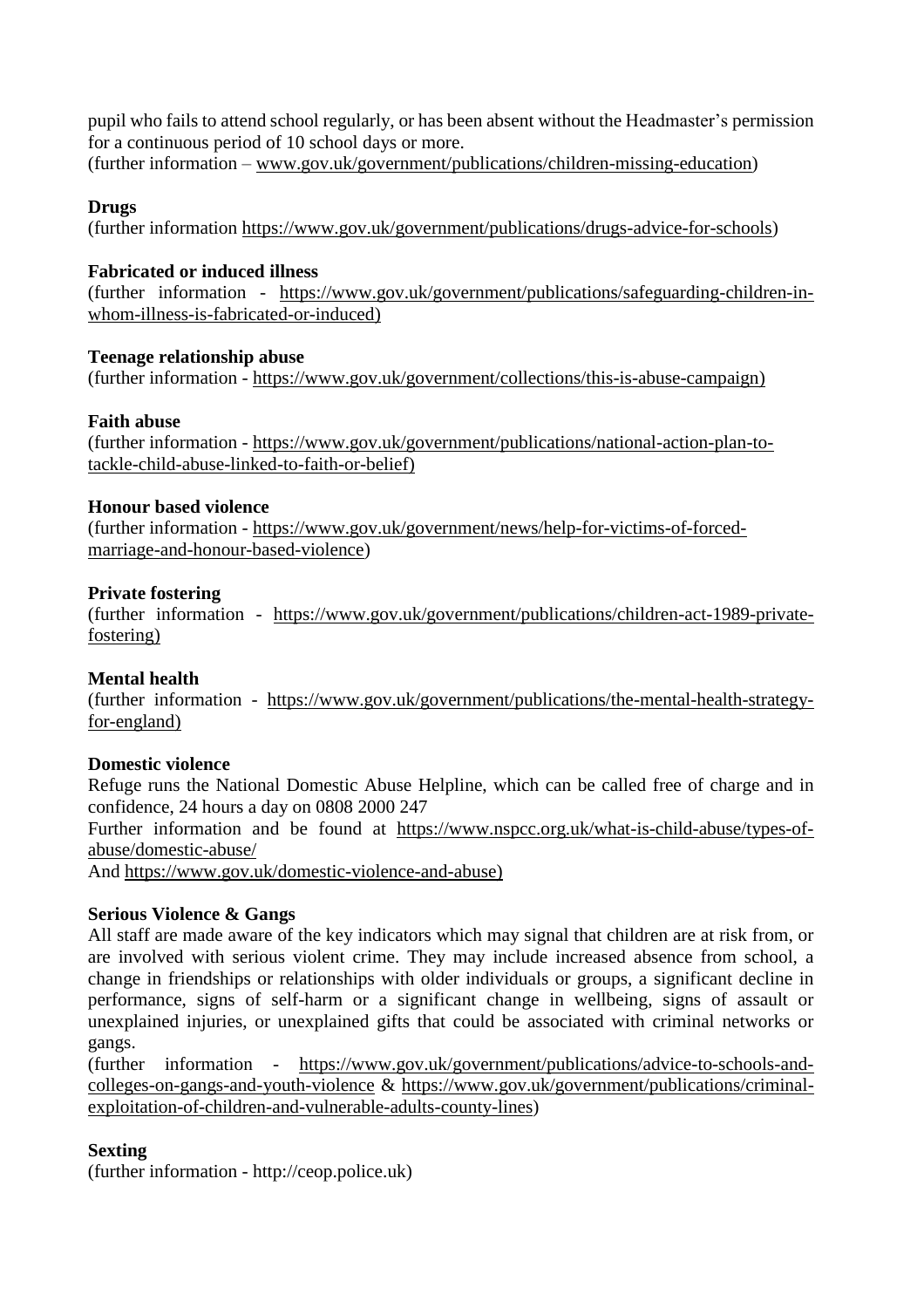### **Gender based violence (violence against girls**)

(further information - [https://www.gov.uk/government/policies/ending-violence-against-women](https://www.gov.uk/government/policies/ending-violence-against-women-and-girls-in-the-uk)[and-girls-in-the-uk\)](https://www.gov.uk/government/policies/ending-violence-against-women-and-girls-in-the-uk)

#### **Trafficking**

<https://www.gov.uk/government/publications/human-trafficking-strategy>

# **Bullying including cyberbullying**

Refer to Beaudesert's Anti-Bullying policy, e-Safety Policy and the ICT Pupil Acceptable Use Policy Agreement.

### **Upskirting**

<https://www.gov.uk/government/news/government-acts-to-make-upskirting-a-specific-offence>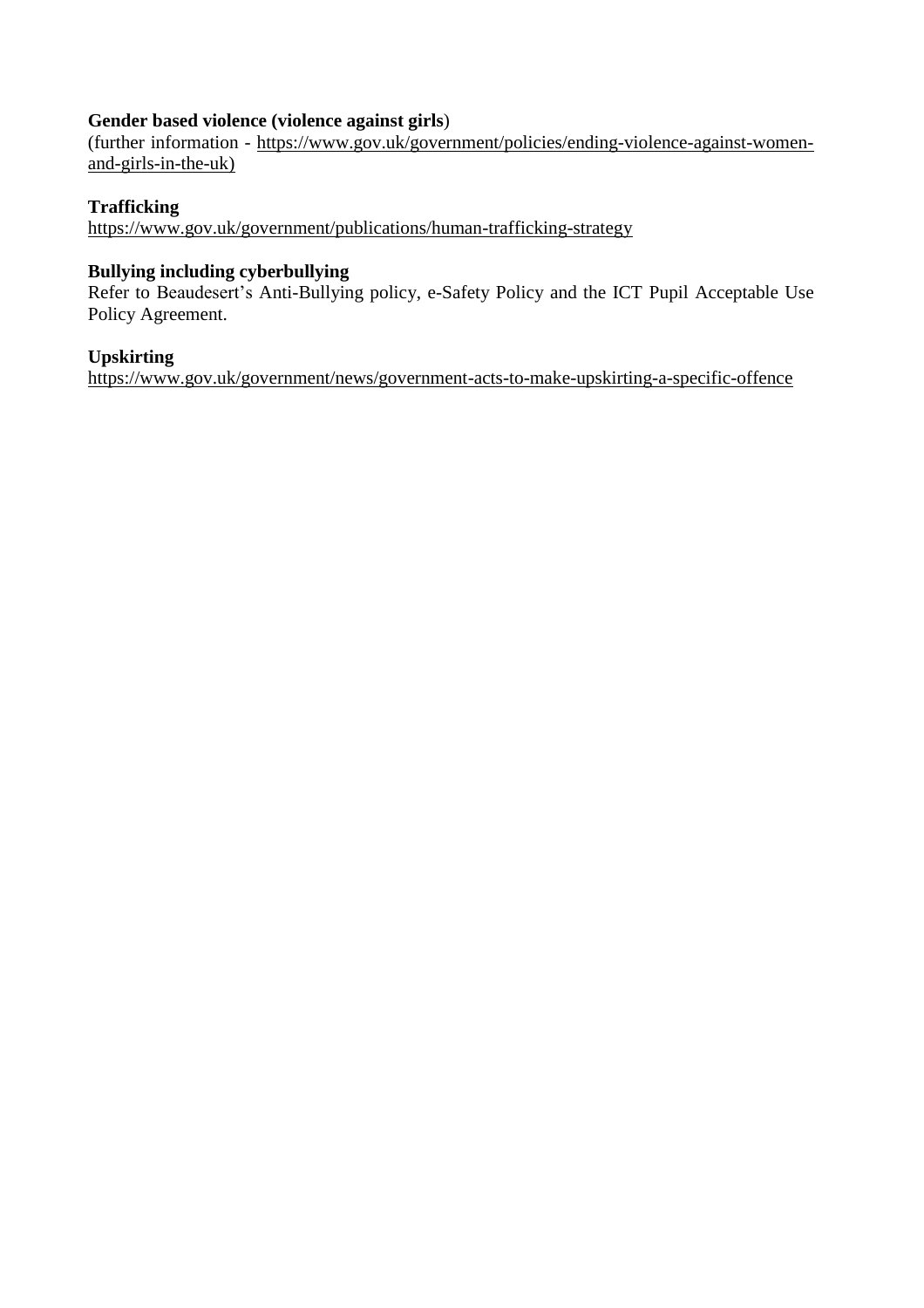### **Appendix 2:**

.

**Early help means providing support as soon as a problem emerges. 'The right help at the right time to stop any issues getting worse'. This is more effective in promoting the welfare of children than reacting later.**

#### **These procedures also play a vital role in minimizing the risk of peer on peer abuse**

#### **The 'Voice of the Child' is paramount.**

Examples of Early Help at Beaudesert:

Parents have contact with Form Teachers who are the first point of reference for pupils' wellbeing as well as academic progress. There is an 'open door' culture at school where children and parents are encouraged to talk to any member of staff. The Independent Listener, Jacqui Erskine-Crum, speaks to the boarders once a year so that they are aware of her role and her contact details are available on notices in class rooms and in the A-Z of Boarding at Beaudesert.

There is a weekly pastoral meetings with teaching staff and other relevant members of staff from across the school to discuss concerns about children and the minutes are circulated. There is also a Pastoral Group team made up of staff who represent different parts of school life, e.g. Deputy Head, Assistant Head – Pastoral, DSL, DDSL, Year 3, Year 4, Boarding, e-Safety Lead, and Director of Sport and SEN coordinator . The team meets each week to discuss individual children who may need extra support and to monitor and review those who are already receiving support.

An on-line pupil wellbeing survey is organised each year by the Assistant Head, Pastoral, the results of which are discussed by the Senior Management Team and acted upon through a number of strategies including in the PSHCE curriculum and through extra staff duties/supervision.

The teaching of Relationships and Sex Education is compulsory from September 2020. Beaudesert provides an age appropriate, phased approach to Relationships and Sex education (SRE) and Health education (HE) through the school's PSHCE schemes of work, form time activities  $\&$  in many other areas of the curriculum and school life (e.g. Science & Sport). This includes EYFS and SRE and HE is taught from the very start of a child's time at Beaudesert to when they move on to senior school (nursery through to year 8). The statutory guidance can be found here: [https://www.gov.uk/government/publications/relationships-education-relationships-and](https://www.gov.uk/government/publications/relationships-education-relationships-and-sex-education-rse-and-health-education)[sex-education-rse-and-health-education](https://www.gov.uk/government/publications/relationships-education-relationships-and-sex-education-rse-and-health-education)

Guest speaker and workshops run by outside agencies are organised for different year groups. These include topics such as Drugs, positive relationships and antibullying, consent, and mental health. Each term the SRE group, made up of the DSL, e-Safety Lead, School nurses, Head of Science, and Head of girls meet to discuss review the school's provision of SRE both within the curriculum and through other events.

Children have access to medical support from two school nurses and parents are able to discuss their children's health issues direct with them. Beaudesert has a school counsellor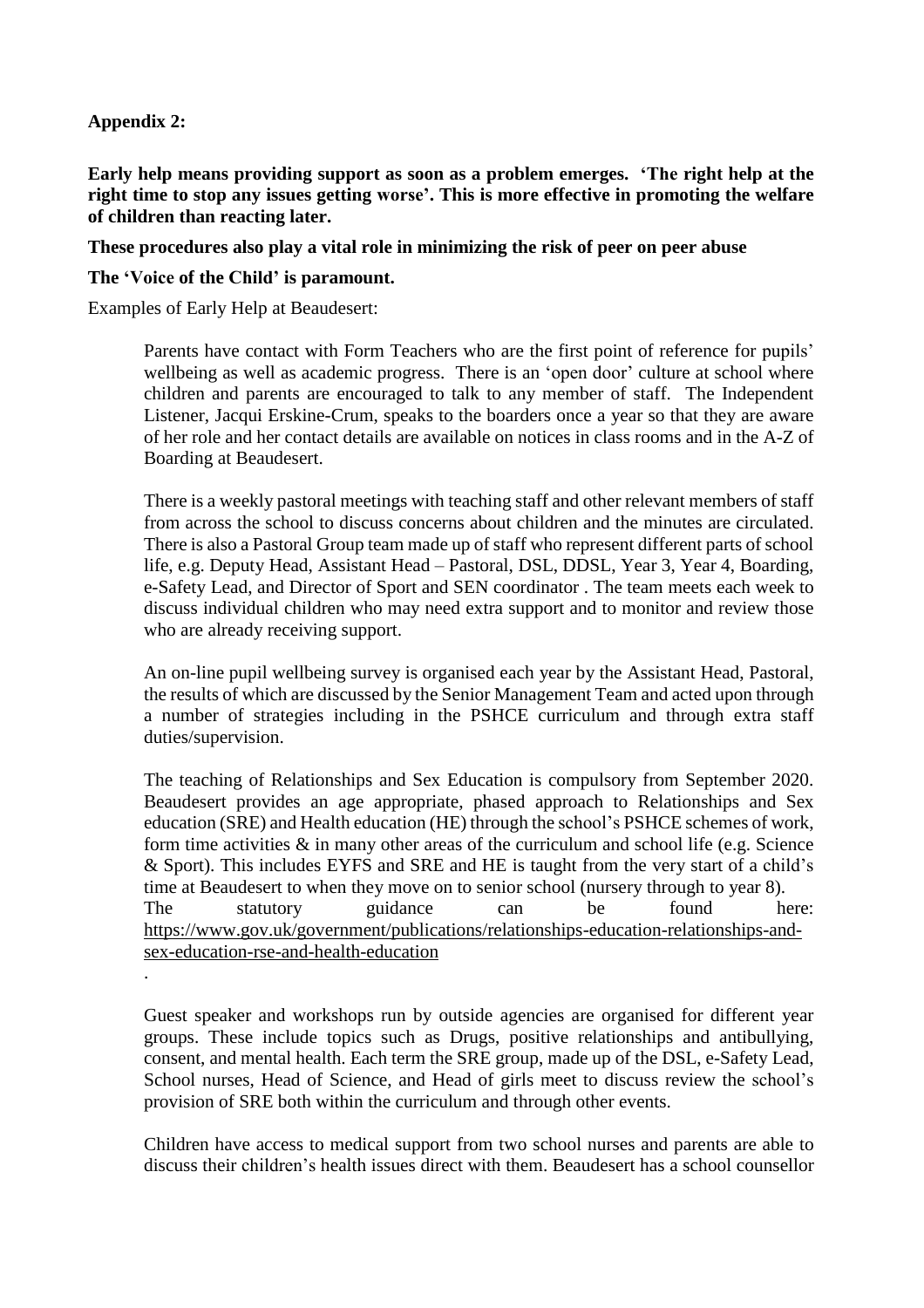who can offer 1:1 counselling and further referral to outside agencies if further help is needed.

Bespoke e-Safety awareness training is organised throughout the year for pupils in Years 5 – 8 and parents by the DSL and e-Safety Lead. They also set up meetings with a number of outside agencies and Senior Schools. Age appropriate e-Safety lessons take place in year 3&4 as well as in the PrePrep.

Further online safety is provided through assemblies, guest speakers, online training and publications from specialised online organisations including Parent Zone. The e-Safety Lead, DSL and IT support staff keep up to date with government's guidance on 'teaching online safety in schools' and in conjunction with Education for a Connected World Framework (2020).

Regular and ongoing training is provided for staff, including those in EYFS, in SRE & HE, e-Safety and mental health and the school promotes staff vigilance at all times.

The DSL has knowledge of the Child Sexual Exploitation screening tool which can be used for early identification for children at risk.

Families can have access to the MASH (Multi Agency Safeguarding Hub), Early Help Hub and Families First Plus Teams who provide advice, guidance and support through social workers and early help co-ordinators. This includes whole family intensive work, parenting groups and specific intervention linked to an assessment of need. There is a team of early help co-ordinators for each locality in Gloucestershire.

**Cheltenham -** 01452 328160 [cheltenhamearlyhelp@gloucestershire.gov.uk](mailto:cheltenhamearlyhelp@gloucestershire.gov.uk)

**Cotswolds -** 01452 328101 [cotswoldsearlyhelp@gloucestershire.gov.uk](mailto:cotswoldsearlyhelp@gloucestershire.gov.uk)

**Forest of Dean** 01452 328048 [forestofdeanearlyhelp@gloucestershire.gov.uk](mailto:forestofdeanearlyhelp@gloucestershire.gov.uk)

**Gloucester -** 01452 328076 [gloucesterearlyhelp@gloucestershire.gov.uk](mailto:gloucesterearlyhelp@gloucestershire.gov.uk)

**Stroud -** 01452 328130 [stroudearlyhelp@gloucestershire.gov.uk](mailto:stroudearlyhelp@gloucestershire.gov.uk)

**Tewkesbury -** 01452 328250 [tewkesburyearlyhelp@gloucestershire.gov.uk](mailto:tewkesburyearlyhelp@gloucestershire.gov.uk)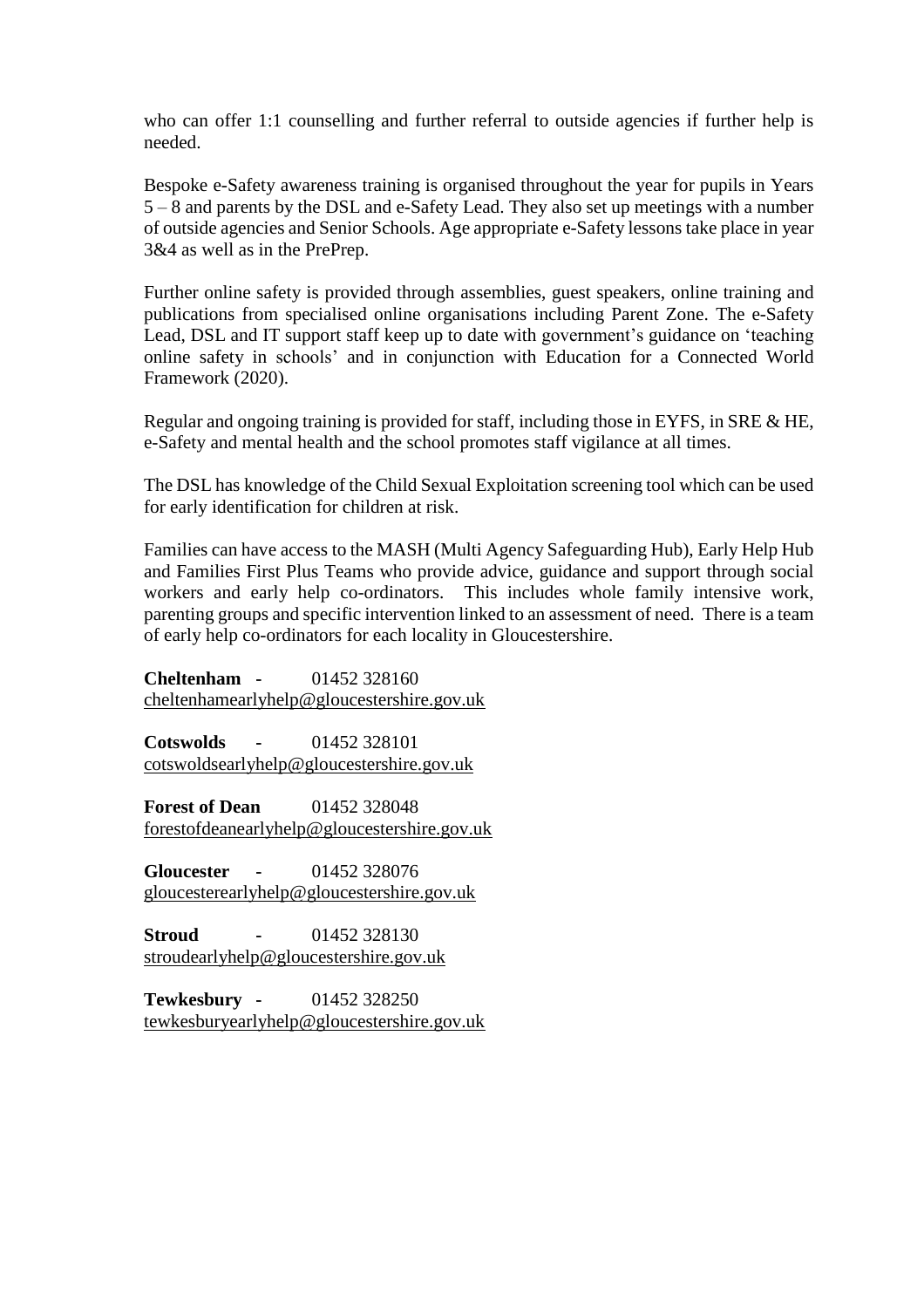### **Appendix 3 Flow diagram Action where there are concerns about a child**



(1) In, addition to this policy, in cases which also involve an allegation of abuse against a staff member, see Part four of KCSIE 2021. (2) If, for any reason, the designated safeguarding lead (or deputy) is not available, this should not delay appropriate action being taken. (3) Chapter 1 of Working together to safeguard children provides detailed guidance on the early help process. (4) Under the Children Act 1989, local authorities are required to provide services for children in need for the purposes of safeguarding and promoting their welfare. This can include section 17 and section 47 assessment. Chapter 1 of Working together to safeguard children provides detailed guidance on statutory assessments. (5) This could include applying for an Emergency Protection Order (EPO).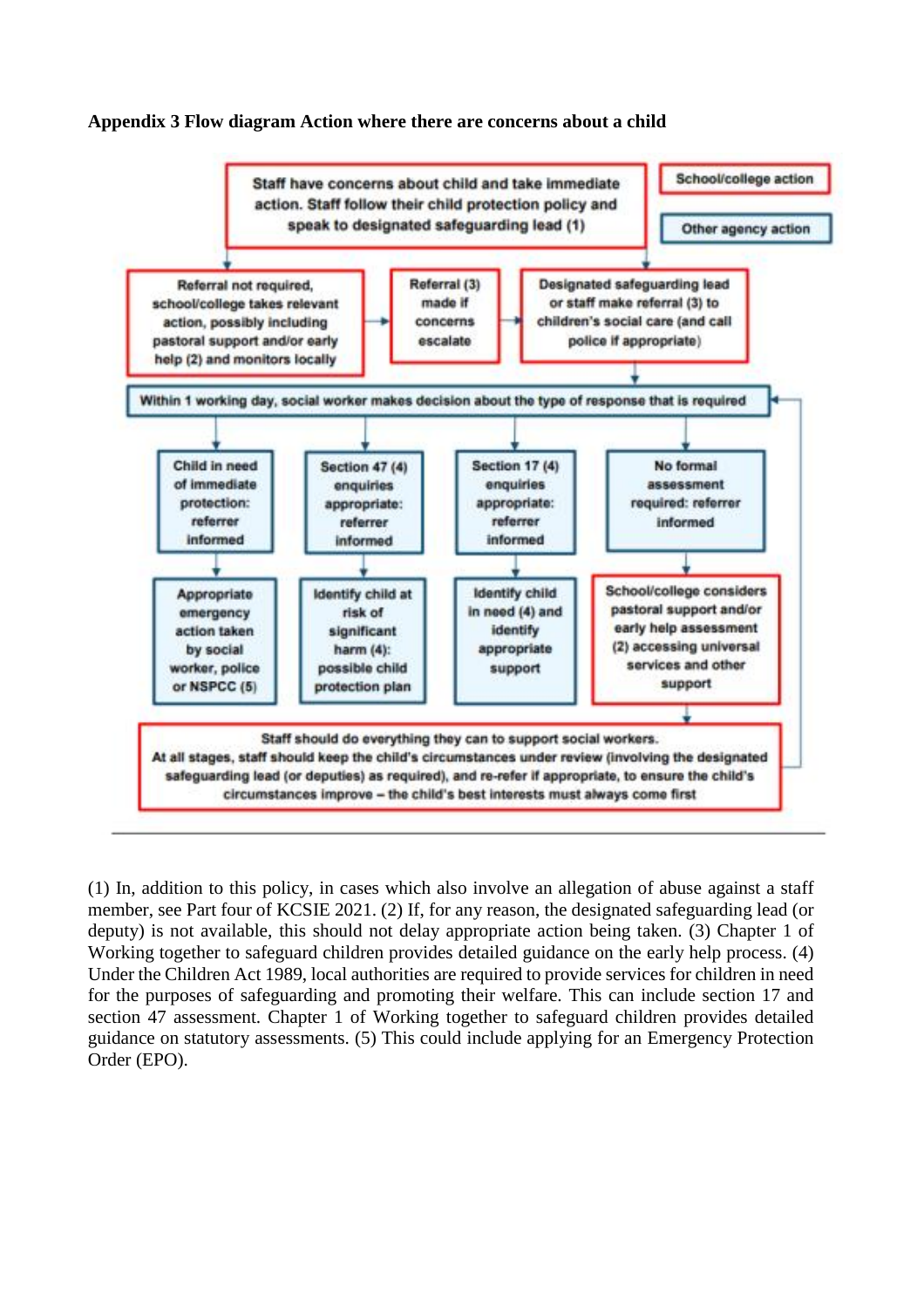# **Appendix 4 JOB DESCRIPTION FOR DESIGNATED SAFEGUARDING LEAD (DSL)**

### **Reporting to: The Headmaster and the Governor with responsibility for Safeguarding and Child Protection**

#### **The DSL is part of the Senior Management Team**

#### **VISION AND PURPOSE**

- 1. To lead in facilitating the development of safeguarding and child protection policies, training and procedures and guidance for Beaudesert Park School.
- 2. To undertake appropriate Child Protection Training every 2 years, attend forums/roadshows at least once a year and disseminate information to staff.
- 3. To recognise how to identify signs of abuse and when to make a referral.
- 4. To respond appropriately to disclosures or concerns relating to the well-being of a child.
- 5. To refer allegations or cases of suspected abuse to the relevant agencies, ensuring they have the most up to date information.
- 6. To maintain accurate, confidential and up to date documentation on all cases of safeguarding and child protection, and ensure that all records are forwarded to any new school the child may attend.
- 7. To be aware of any children and/or families in need and to work directly with them to prevent children becoming looked after and/or suffering significant harm.
- 8. To ensure that pupils who are victims of abuse are supported appropriately and sensitively and that all actions are successfully carried out and monitored.
- 9. To liaise with staff to support strategic development and share good practice.

### **ACCOUNTABILITY**

- 1. Work closely with the Gloucestershire Safeguarding Children's Executive and other agencies.
- 2. When the occasion arises, to attend and participate in Child Protection Conferences and Child in Need planning and review meetings whilst working closely with Children's Services as required, some of which may take place out of normal working hours.
- 3. Liaise and coordinate with colleagues and outside organisations to provide Early Help as soon as a problem emerges, at any point in a child's life working with the Early Help Strategic Partnerships.
- 4. To maintain confidentiality at all times.
- 5. Ensure all staff have safeguarding induction training within their first seven days of employment and arrange whole staff training every three years with regular (at least annually) updates at staff meetings.
- 6. Ensure that staff members are following up to date procedures and are aware of their responsibility to challenge behaviour which breaches Beaudesert's code of conduct.
- 7. Identify vulnerable children within Beaudesert Park and ensure that all staff are made aware of who those children are.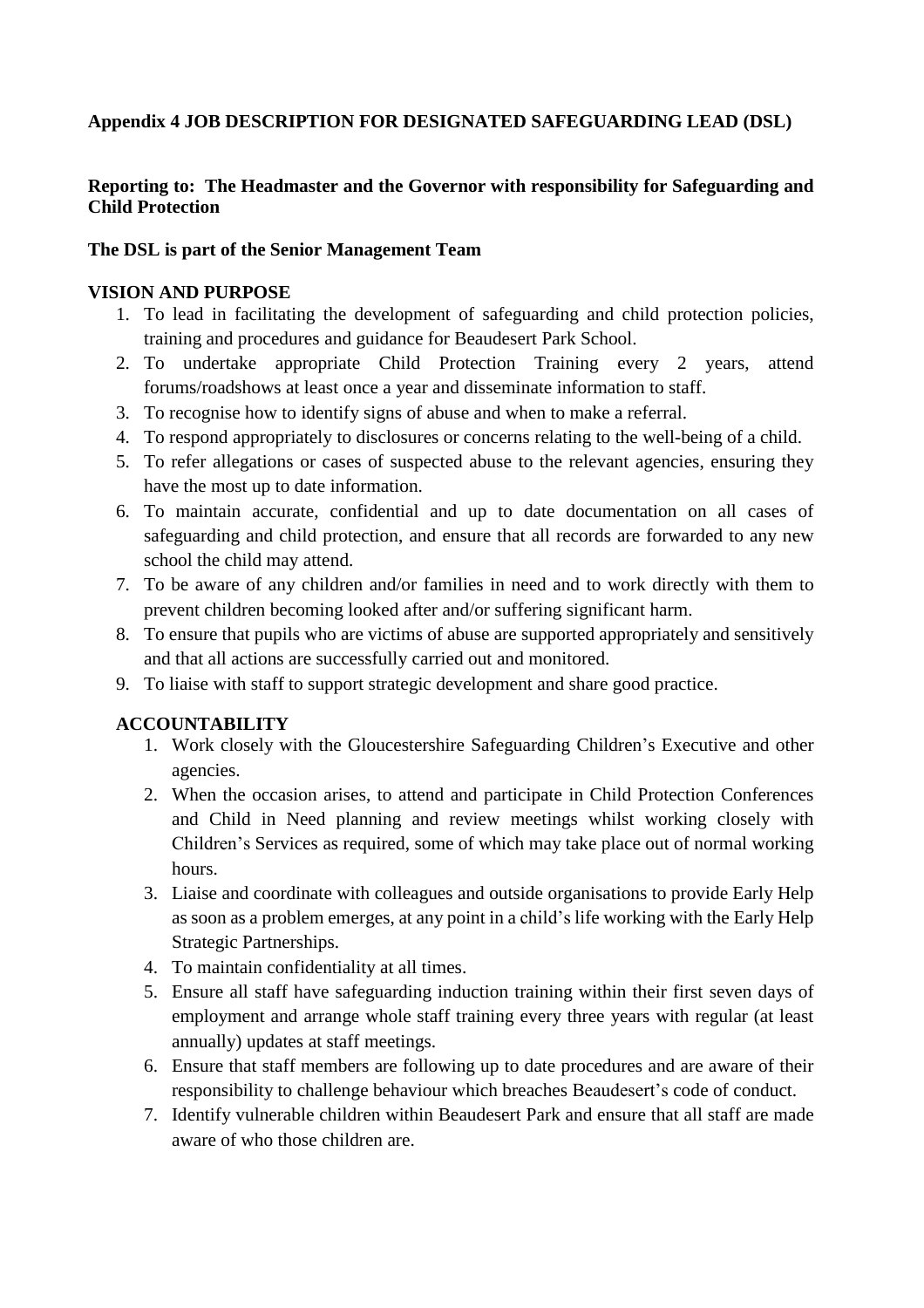8. To have accountability for the school's approach to online safety including when children are online at home. Oversee the school's e-Safety Lead and work together to deliver an age appropriate programme for both children and parents.

### **GENERAL DUTIES**

- 1. To undertake such other duties, training and/or hours of work as may be reasonably required and which are consistent with the general level of responsibility of this job.
- 2. Ensure that the Safeguarding Policy is reviewed annually (or more often if there is a change in legislation) and the procedures and implementation are updated and reviewed regularly.
- 3. Ensure the Safeguarding Policy is available on the school web site.
- 4. To liaise regularly with the Governor with responsibility for Safeguarding and keep him informed of safeguarding issues within Beaudesert Park School.
- 5. To ensure that the Section 175 Audit published by Gloucestershire Safeguarding Children Executive (GSCE) is completed annually and returned by deadline and reviewed regularly.
- 6. Act as a source of support and advice to staff on matters of safeguarding and when deciding to make a referral.
- 7. To help promote educational outcomes by sharing the information about the welfare, safeguarding and child protection issues that children, including children with a social worker, are experiencing, or have experienced, with teachers and senior mangement.

### **DEPUTY DESIGNATED SAFEGUARDING LEAD (DDSL)**

The DSL cannot delegate responsibility to the DDSL although the DDSL will deputise for the DSL if the DSL is absent for any reason.

The DDSL will support the DSL in all areas of safeguarding and is trained to the same level as the DSL.

The DDSL will assist in delivering safeguarding updates in staff meetings (including quizzes about safeguarding).